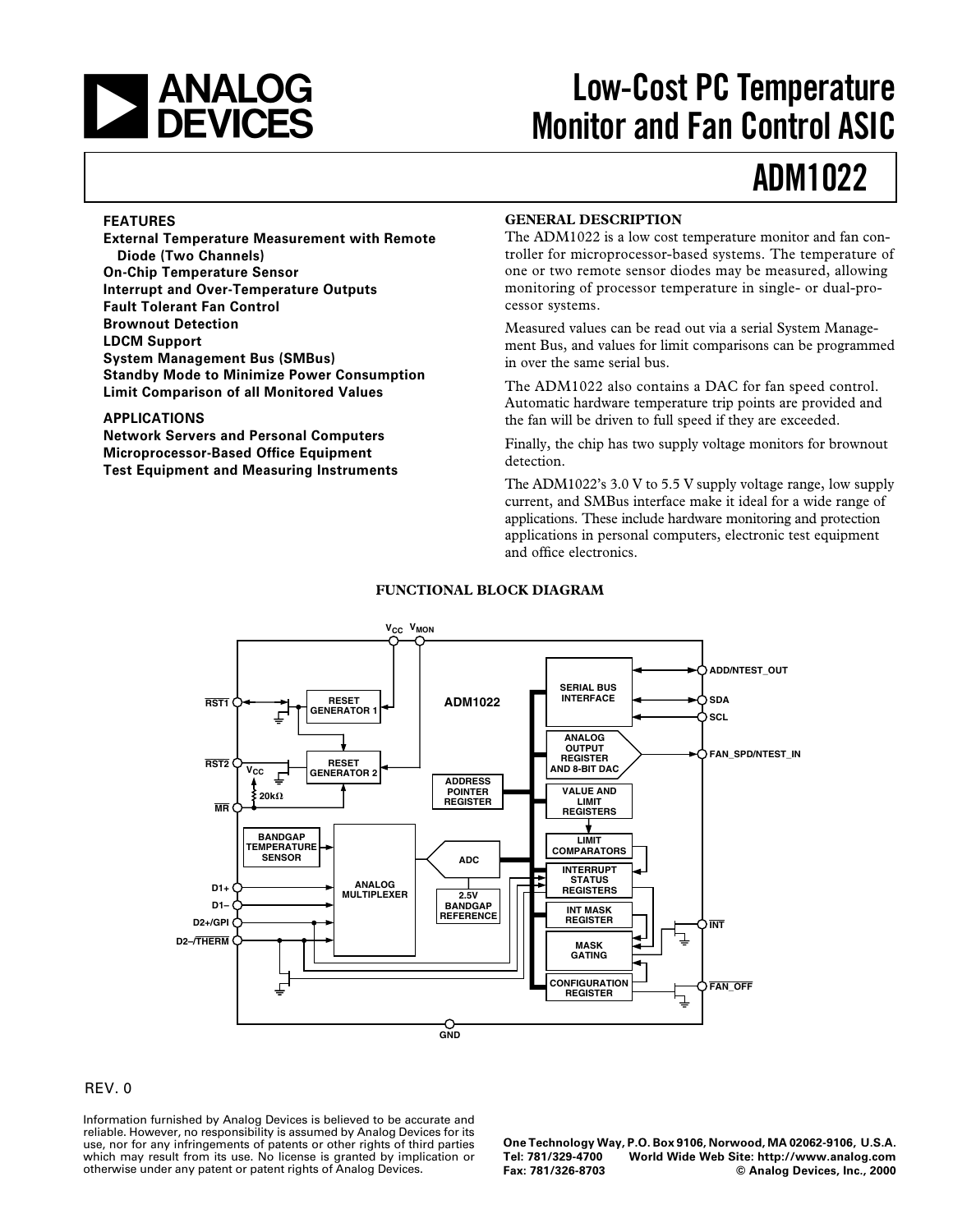# $\bf{ADM1022}\rm{-}SPECIFICATIONS$  (T<sub>A = Tmin</sub> to T<sub>MAX</sub>, V<sub>CC</sub> = V<sub>MIN</sub> to V<sub>MAX</sub>, unless otherwise noted.)

| Parameter                                                                                                                       | Min          | $\mathrm{Typ}^1$          | Max          | Unit                                 | <b>Test Conditions</b>             |
|---------------------------------------------------------------------------------------------------------------------------------|--------------|---------------------------|--------------|--------------------------------------|------------------------------------|
| <b>POWER SUPPLY</b>                                                                                                             |              |                           |              |                                      |                                    |
| Supply Voltage, V <sub>CC</sub>                                                                                                 | 3.0          | 3.30                      | 5.5          | V                                    |                                    |
| Supply Current, $I_{CC}$                                                                                                        |              | 1.4                       | 2.6          | mA                                   | Interface Inactive, ADC Active     |
| TEMPERATURE-TO-DIGITAL CONVERTER                                                                                                |              |                           |              |                                      |                                    |
| <b>Internal Sensor Accuracy</b>                                                                                                 |              |                           | ±3           | $\rm ^{\circ}C$                      |                                    |
|                                                                                                                                 |              | $\pm 1$                   | ±2           | $^\circ \text{C}$                    | $T_A$ = 85°C, Tested at Wafer Sort |
| Resolution                                                                                                                      |              | $\mathbf{1}$              |              | $^{\circ}{\rm C}$                    |                                    |
| <b>External Diode Sensor Accuracy</b>                                                                                           |              |                           | ±5           | $^{\circ}{\rm C}$<br>$\rm ^{\circ}C$ |                                    |
| Resolution                                                                                                                      |              | 1                         | ±3           | $\rm ^{\circ}C$                      | $T_A$ = 85°C, Tested at Wafer Sort |
| Remote Sensor Source Current                                                                                                    | 60           | 90                        | 130          | μA                                   | High Level ( $D+ = D- +0.65$ V)    |
|                                                                                                                                 | 3.5          | 5.5                       | 7.5          | μA                                   | Low Level $(D+ = D- +0.65 V)$      |
| Total Monitoring Cycle Time, t <sub>C</sub>                                                                                     |              |                           | 200          | ms                                   |                                    |
| <b>ANALOG OUTPUT</b>                                                                                                            |              |                           |              |                                      |                                    |
| Output Voltage Range                                                                                                            | $\mathbf{0}$ |                           | 2.5          | V                                    |                                    |
| Total Unadjusted Error, TUE                                                                                                     |              |                           | ±5           | $\%$                                 | $I_L = 2 mA$                       |
| Full-Scale Error                                                                                                                |              | $\pm 1$                   | ±3           | $\%$                                 |                                    |
| Zero Error                                                                                                                      |              | ±2                        |              | <b>LSB</b>                           | No Load                            |
| Differential Nonlinearity, DNL                                                                                                  |              |                           | ±1           | <b>LSB</b>                           | Monotonic by Design                |
| <b>Integral Nonlinearity</b>                                                                                                    |              | $\pm 1$<br>$\overline{2}$ |              | <b>LSB</b>                           |                                    |
| <b>Output Source Current</b><br><b>Output Sink Current</b>                                                                      |              | $\mathbf{1}$              |              | mA<br>mA                             |                                    |
|                                                                                                                                 |              |                           |              |                                      |                                    |
| VOLTAGE MONITOR THRESHOLDS                                                                                                      |              |                           |              |                                      |                                    |
| Reset Threshold, V <sub>MON</sub> , V <sub>CC</sub>                                                                             | 2.85         | 2.925<br>50               | 3.00         | V<br>mV                              | Measured with $V_{CC}$ Falling     |
| Hysteresis                                                                                                                      |              |                           |              |                                      |                                    |
| <b>MR INPUT</b>                                                                                                                 |              |                           |              |                                      |                                    |
| $\overline{\text{MR}}$ Minimum Pulsewidth, t <sub>MR</sub>                                                                      | 10           |                           |              | μs                                   |                                    |
| $\overline{\text{MR}}$ Glitch Immunity<br>$\overline{\text{MR}}$ to $\overline{\text{RST2}}$ Propagation Delay, t <sub>MD</sub> |              | 100<br>0.5                |              | ns                                   |                                    |
| $\overline{\text{MR}}$ Pull-Up Resistance                                                                                       | 10           | 20                        | 30           | μs<br>$k\Omega$                      |                                    |
| RESET OUTPUTS, RST1, RST2                                                                                                       |              |                           |              |                                      |                                    |
| Reset Output Voltage, V <sub>OL</sub>                                                                                           |              |                           | 0.3          | V                                    | $I_{\text{SINK}} = 1.2 \text{ mA}$ |
|                                                                                                                                 |              |                           |              |                                      | $V_{CC} = V_{TH}(MAX)$             |
| Reset Active Timeout Period, tRP                                                                                                | 140          | 180                       | 560          | ms                                   |                                    |
| $V_{CC}$ to Reset Delay, $t_D$                                                                                                  |              | 20                        |              | μs                                   |                                    |
| DIGITAL OUTPUT ADD/NTEST_OUT <sup>2</sup>                                                                                       |              |                           |              |                                      |                                    |
| Output High Voltage, V <sub>OH</sub>                                                                                            | 2.4          |                           |              | $\ensuremath{\text{V}}$              | $I_{\text{OUT}}$ = 3.0 mA          |
| Output Low Voltage, VOL                                                                                                         |              |                           | 0.4          | V                                    |                                    |
| OPEN-DRAIN DIGITAL OUTPUTS                                                                                                      |              |                           |              |                                      |                                    |
| $(\overline{\text{INT}}, \overline{\text{THEN}}, \overline{\text{RST2}}, \overline{\text{RST1}})$                               |              |                           |              |                                      |                                    |
| Output Low Voltage, V <sub>OL</sub>                                                                                             |              |                           | $0.4\,$      | $\ensuremath{\text{V}}$              | $I_{\text{OUT}} = -3.0 \text{ mA}$ |
| High Level Output Leakage Current, I <sub>OH</sub>                                                                              |              | 0.1                       | $\mathbf{1}$ | μA                                   | $V_{OUT} = V_{CC}$                 |
| OPEN-DRAIN SERIAL DATA                                                                                                          |              |                           |              |                                      |                                    |
| <b>BUS OUTPUT (SDA)</b>                                                                                                         |              |                           |              |                                      |                                    |
| Output Low Voltage, V <sub>OL</sub>                                                                                             |              |                           | $0.4\,$      | $\ensuremath{\text{V}}$              | $I_{\text{OUT}} = -3.0 \text{ mA}$ |
| High Level Output Leakage Current, I <sub>OH</sub>                                                                              |              | 0.1                       | $\mathbf{1}$ | μA                                   | $V_{\text{OUT}} = V_{\text{CC}}$   |
| SERIAL BUS DIGITAL INPUTS                                                                                                       |              |                           |              |                                      |                                    |
| (SCL, SDA)                                                                                                                      |              |                           |              |                                      |                                    |
| Input High Voltage, VIH                                                                                                         | 2.1          |                           |              | $V$ (min)                            |                                    |
| Input Low Voltage, V <sub>IL</sub>                                                                                              |              |                           | 0.8          | $V$ (max)                            |                                    |
| Input Leakage Current                                                                                                           |              |                           | ±5           | $\mu A$                              |                                    |
| Hysteresis                                                                                                                      |              | 500                       |              | mV                                   |                                    |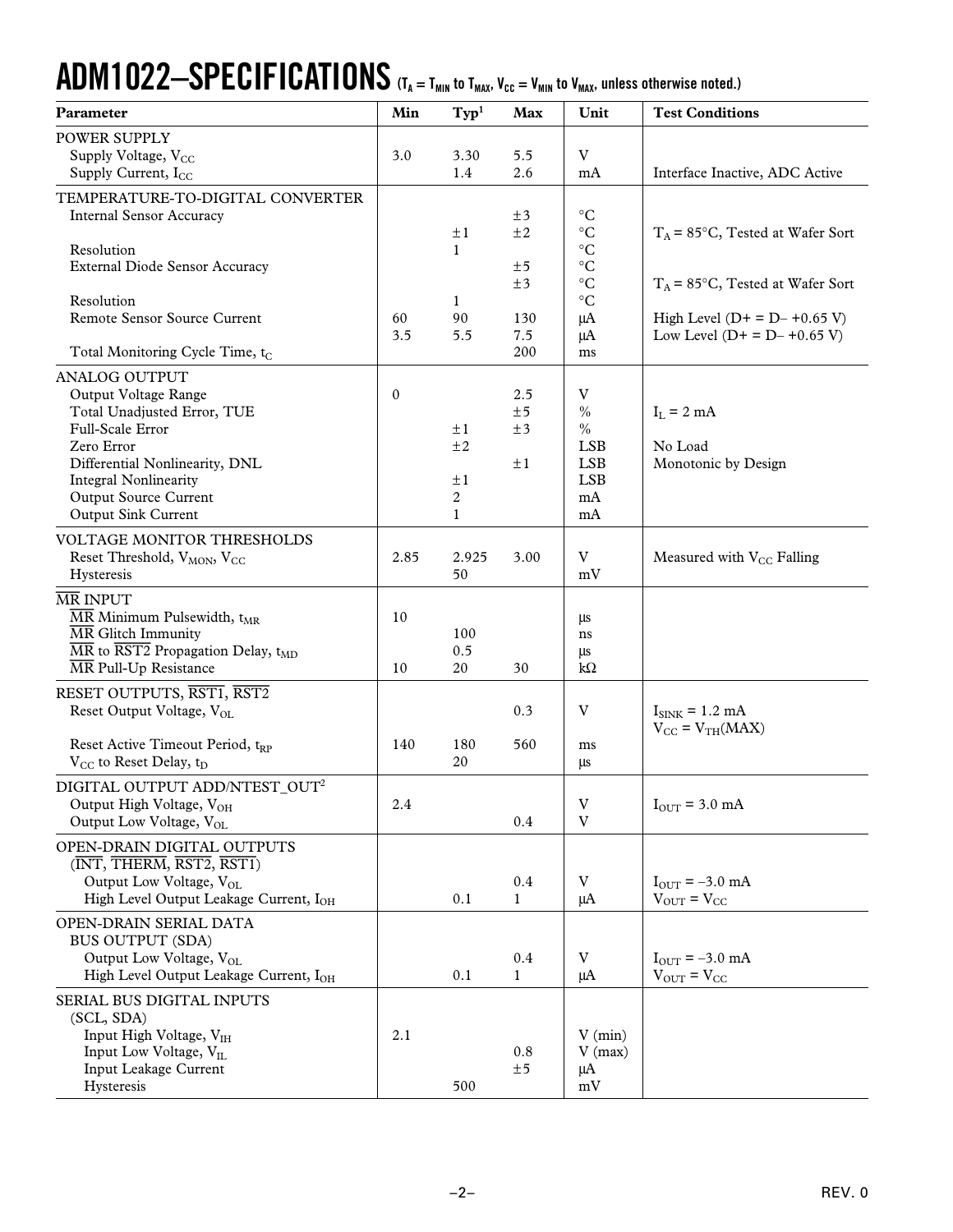| Parameter                                                                                                          | Min  | Typ      | Max  | Unit | <b>Test Conditions</b> |
|--------------------------------------------------------------------------------------------------------------------|------|----------|------|------|------------------------|
| DIGITAL INPUT LOGIC LEVELS<br>(FAN SPD/NTEST IN,<br>ADD/NTEST_OUT, MR, GPI)<br>Input High Voltage, V <sub>IH</sub> | 2.2  |          |      | V    |                        |
| Input Low Voltage, VLL                                                                                             |      |          | 0.8  | V    |                        |
| DIGITAL INPUT LEAKAGE CURRENT<br>(ALL DIGITAL INPUTS)                                                              |      |          |      |      |                        |
| Input High Current, I <sub>IH</sub>                                                                                | $-1$ | $-0.005$ |      | μA   | $V_{IN} = V_{CC}$      |
| Input Low Current, $I_{II}$                                                                                        |      | $+0.005$ | $+1$ | μA   | $V_{\text{IN}}=0$      |
| Input Capacitance, $C_{IN}$                                                                                        |      | 5        |      | pF   |                        |
| SERIAL BUS TIMING <sup>3</sup>                                                                                     |      |          |      |      |                        |
| Clock Frequency, f <sub>SCLK</sub>                                                                                 |      |          | 400  | kHz  | See Figure 1           |
| Glitch Immunity, $t_{sw}$                                                                                          |      | 50       |      | ns   | See Figure 1           |
| Bus Free Time, tBUF                                                                                                | 1.3  |          |      | μs   | See Figure 1           |
| Start Setup Time, tSU:STA                                                                                          | 600  |          |      | ns   | See Figure 1           |
| Start Hold Time, t <sub>HD:STA</sub>                                                                               | 600  |          |      | ns   | See Figure 1           |
| Stop Condition Setup Time, tSU:STO                                                                                 | 600  |          |      | ns   | See Figure 1           |
| SCL Low Time, $t_{LOW}$                                                                                            | 1.3  |          |      | μs   | See Figure 1           |
| SCL High Time, t <sub>HIGH</sub>                                                                                   | 0.6  |          |      | μs   | See Figure 1           |
| SCL, SDA Rise Time, t <sub>R</sub>                                                                                 |      |          | 300  | ns   | See Figure 1           |
| SCL, SDA Fall Time, tF                                                                                             |      |          | 300  | ns   | See Figure 1           |
| Data Setup Time, t <sub>SU:DAT</sub>                                                                               | 100  |          |      | ns   | See Figure 1           |
| Data Hold Time, tHD:DAT                                                                                            | 300  |          |      | ns   | See Figure 1           |

NOTES<br><sup>1</sup>Typicals are at T<sub>A</sub> = 25°C and represent most likely parametric norm. Standby current typ is measured with V<sub>CC</sub> = 3.3 V.<br><sup>2</sup>ADD is a three-state input that may be pulled high, low or left open-circuit.<br><sup>3</sup>Timin

Specifications subject to change without notice.



Figure 1. Diagram for Serial Bus Timing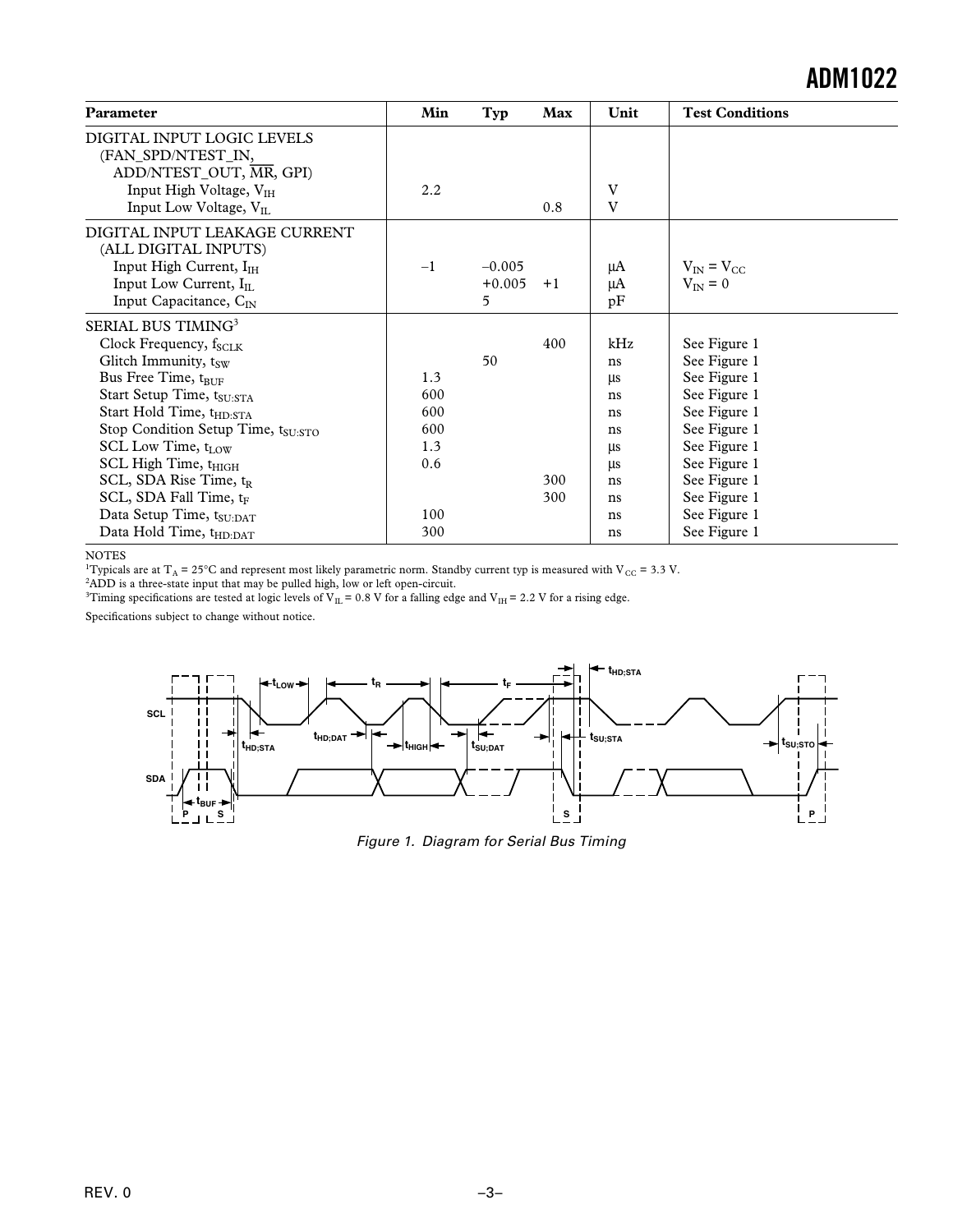### **ABSOLUTE MAXIMUM RATINGS\***

| Voltage On Digital Inputs Except Therm $\ldots$ -0.3 V to +6.5 V      |  |
|-----------------------------------------------------------------------|--|
| Voltage On Therm Pin $\dots\dots\dots\dots-0.3$ V to $V_{CC}$ + 0.3 V |  |
| Voltage on Any Other Input                                            |  |

| or Output Pin $\dots \dots \dots \dots \dots \dots -0.3$ V to $V_{CC}$ + 0.3 V      |  |
|-------------------------------------------------------------------------------------|--|
| Input Current at Any Pin $\dots \dots \dots \dots \dots \dots \dots \dots \pm 5$ mA |  |
|                                                                                     |  |
| Maximum Junction Temperature ( $T_1$ max)  150°C                                    |  |
| Storage Temperature Range $\ldots \ldots \ldots \ldots -65^{\circ}C$ to +150°C      |  |
| Lead Temperature, Soldering                                                         |  |
|                                                                                     |  |
|                                                                                     |  |
| ESD Rating (Human Body Model)  4000 V                                               |  |
|                                                                                     |  |

\*Stresses above those listed under Absolute Maximum Ratings may cause permanent damage to the device. This is a stress rating only; functional operation of the device at these or any other conditions above those indicated in the operational section of this specification is not implied. Exposure to absolute maximum rating conditions for extended periods may affect device reliability.

### **THERMAL CHARACTERISTICS**

16-Lead QSOP Package  $\theta_{JA}$  = 105°C/W  $\theta_{JA}$  = 39°C/W

### **ORDERING GUIDE**

| Model                          | <b>Temperature</b> | Package                | Package |
|--------------------------------|--------------------|------------------------|---------|
|                                | Range              | Description            | Option  |
| ADM1022ARQ $\vert$ 0°C to 85°C |                    | 16-Lead QSOP   $RQ-16$ |         |

#### **PIN CONFIGURATION**

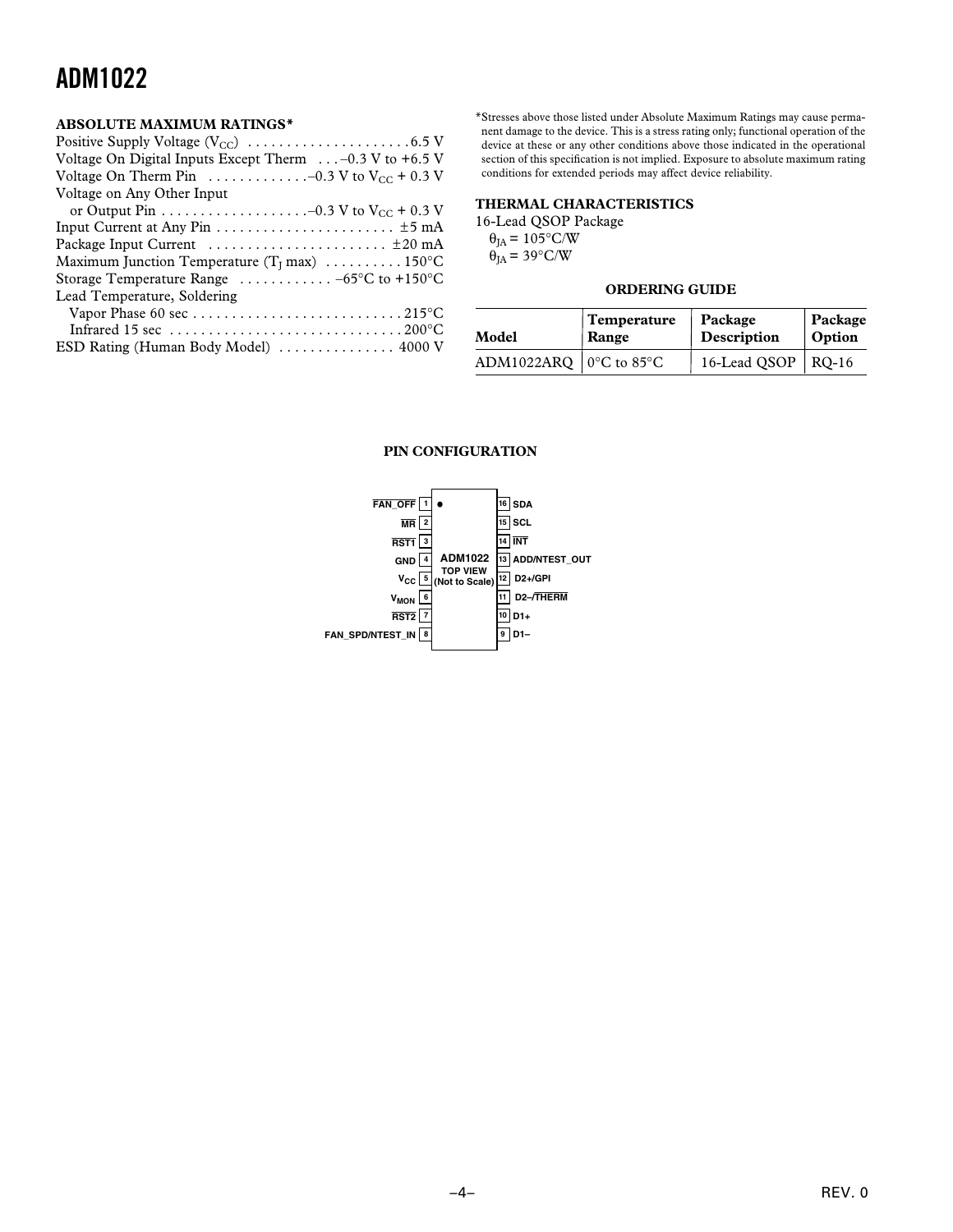### **PIN FUNCTION DESCRIPTION**

| Pin<br>No.     | <b>Mnemonic</b>          | Description                                                                                                                                                                                                                                                                                                                                                                                                                                                  |  |  |
|----------------|--------------------------|--------------------------------------------------------------------------------------------------------------------------------------------------------------------------------------------------------------------------------------------------------------------------------------------------------------------------------------------------------------------------------------------------------------------------------------------------------------|--|--|
| $\mathbf{1}$   | FAN_OFF                  | Digital Output (Open-Drain) Fan Off Request. When asserted low this indicates a request to shut<br>off the fan independent of the FAN_SPD output. When negated (output FET off) it indicates that<br>the fan may be turned on.                                                                                                                                                                                                                               |  |  |
| $\overline{c}$ | $\overline{\text{MR}}$   | Digital Input, Manual Reset. A logic low on this input causes $\overline{RST2}$ to be asserted. Once this input<br>is negated that output will remain asserted for t <sub>RP</sub> . This input has an internal 20 kQ pull-up resistor.<br>Leave unconnected if not used.                                                                                                                                                                                    |  |  |
| 3              | $\overline{\text{RST1}}$ | Digital I/O (Open-Drain). This pin is asserted low while $V_{CC}$ remains below the reset threshold. It<br>remains asserted for $t_{RP}$ after the reset condition is terminated. It is bidirectional so the ADM1022 can<br>be optionally reset; external logic must be used to prevent system auxiliary reset from occurring<br>when used as an input.                                                                                                      |  |  |
| 4              | GND                      | GROUND. Power and Signal Ground.                                                                                                                                                                                                                                                                                                                                                                                                                             |  |  |
| 5              | $\rm V_{CC}$             | POWER 3.3 V. Power source and voltage monitor input for first reset generator.                                                                                                                                                                                                                                                                                                                                                                               |  |  |
| 6              | $V_{MON}$                | Analog Input. Voltage monitor input for second reset generator.                                                                                                                                                                                                                                                                                                                                                                                              |  |  |
| $\overline{7}$ | $\overline{\text{RST2}}$ | Digital Output (Open-Drain). This pin is asserted low under any of the following conditions:<br>$-VMON$ or $VCC$ remains below the reset threshold<br>- while MR is held low<br>- while RST1 is asserted.                                                                                                                                                                                                                                                    |  |  |
|                |                          | It remains asserted for $t_{RP}$ after the reset conditions are terminated.                                                                                                                                                                                                                                                                                                                                                                                  |  |  |
| 8              | FAN_SPD/NTEST_IN         | Analog Output/Test Input. An active-high input that enables NAND board-level connectivity testing.<br>Refer to section on NAND testing. Used as an analog output for fan speed control when NAND<br>test is not selected.                                                                                                                                                                                                                                    |  |  |
| 9              | $D1-$                    | Remote Thermal Diode Negative Input. This is the negative input (current sink) from the remote<br>thermal diode. This also serves as the negative input into the A/D.                                                                                                                                                                                                                                                                                        |  |  |
| 10             | $D1+$                    | Remote Thermal Diode Positive Input. This is the positive input (current source) from the remote<br>thermal diode. This serves as the positive input into the A/D.                                                                                                                                                                                                                                                                                           |  |  |
| 11             | $D2 - \overline{THERM}$  | Analog Input/Digital I/O (Open-Drain). Can be programmed as negative input for a second diode<br>temperature sensor, or as a digital I/O pin. In this case it is an active low thermal overload output<br>that indicates a violation of a temperature set point (over-temperature). Also acts as an input to<br>provide external fan control. When this pin is pulled low by an external signal, a status bit is set and<br>the fan speed is set to full on. |  |  |
| 12             | $D2+$ /GPI               | Analog/Digital Input. Can be programmed as the positive input for a second diode sensor, or as a<br>general-purpose logic input. In this case it can be programmed as an active high or active low input<br>that sets Bit 4 of the Status Registers. This bit can only be reset by reading the status registers, pro-<br>vided GPI is in the inactive state.                                                                                                 |  |  |
| 13             | ADD/NTEST_OUT            | Digital I/O. The lowest order programmable bit of the SMBus Address. ADD is sampled at power-<br>up and changing it while powered on will have no immediate effect. This pin also functions as an<br>output when doing a NAND test.                                                                                                                                                                                                                          |  |  |
| 14             | <b>INT</b>               | Digital Output (Open Drain), System Interrupt Output. This signal indicates a violation of a set<br>trip point. The output is enabled when Bit 1 of the Configuration Register is set to 1. The default<br>state is disabled.                                                                                                                                                                                                                                |  |  |
| 15             | SCL                      | Digital Input SMBus Clock.                                                                                                                                                                                                                                                                                                                                                                                                                                   |  |  |
| 16             | <b>SDA</b>               | Digital I/O (Open-Drain) SMBus Bidirectional Data.                                                                                                                                                                                                                                                                                                                                                                                                           |  |  |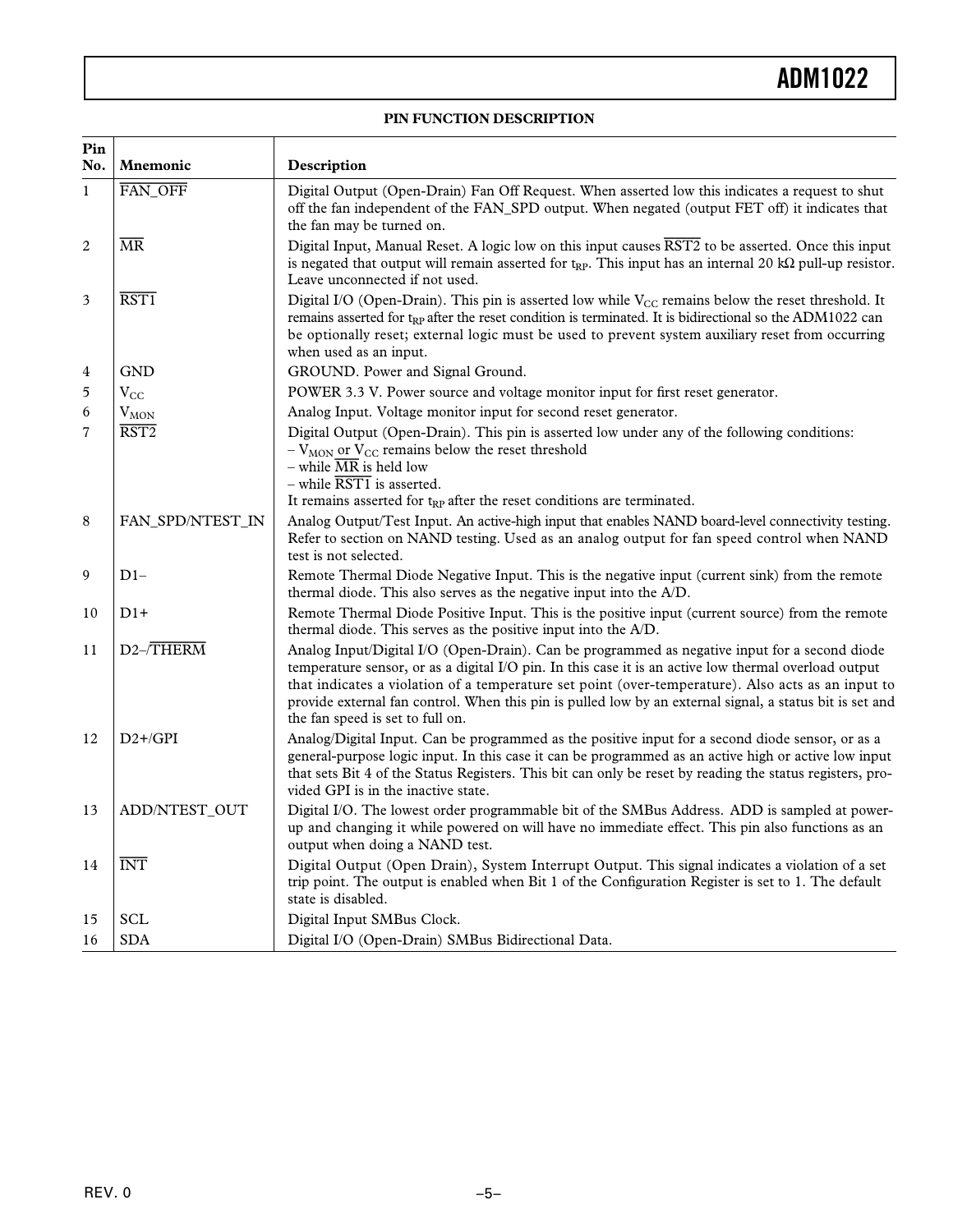### **ADM1022 –Typical Performance Characteristics**



Figure 2. Temperature Error vs. PC Leakage Resistance



Figure 3. Temperature Error vs. Power Supply Noise Frequency



Figure 4. Temperature Error vs. Common-Mode Noise Frequency



Figure 5. Pentium® III Temperature Measurement vs. ADM1022 Reading



Figure 6. Temperature Error vs. Capacitance Between D+ and D–



Figure 7. Standby Current vs. Clock Frequency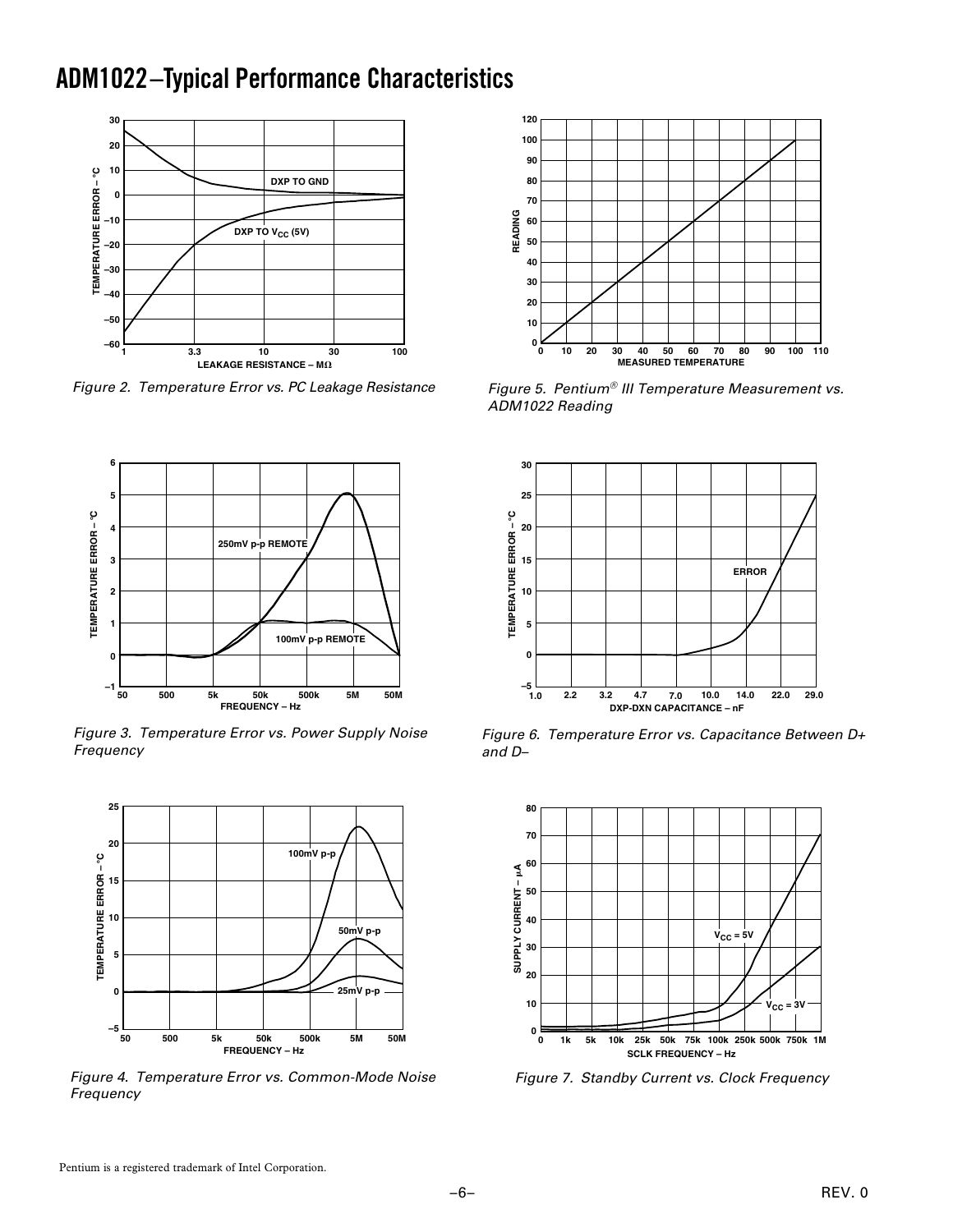

Figure 8. Temperature Error vs. Differential-Mode Noise Frequency



Figure 9. Standby Supply Current vs. Supply Voltage



Figure 10. Power-up Reset vs. Temperature

#### **GENERAL DESCRIPTION**

The ADM1022 is a low-cost temperature monitor and fan controller for microprocessor-based systems. The temperature of one or two remote sensor diodes may be measured, allowing monitoring of processor temperature in single- or dual-processor systems. The chip also contains an on-chip sensor to allow ambient temperature to be monitored.

Measured values can be read out via a serial System Management Bus, and values for limit comparisons can be programmed in over the same serial bus.

The ADM1022 also contains a DAC for fan speed control. Automatic hardware temperature trip points are provided for fault tolerant fan control and the fan will be driven to full speed if they are exceeded. Two interrupt outputs are provided, which will be asserted if the software or hardware limits are exceeded.

Finally, the chip has two supply voltage monitors for brownout detection. These drive two reset pins, one of which is bidirectional. A manual reset input is also provided.

### **INTERNAL REGISTERS OF THE ADM1022**

A brief description of the ADM1022's principal internal registers is given below. More detailed information on the function of each register is given in Tables IV to IX.

**Configuration Register:** Provides control and configuration.

**Address Pointer Register:** This register contains the address that selects one of the other internal registers. When writing to the ADM1022, the first byte of data is always a register address, which is written to the Address Pointer Register.

**Interrupt (INT) Status Register:** This register provides status of each Interrupt event. It is also mirrored by a second register at address 4Ch.

**Interrupt (INT) Mask Register:** Allows masking of individual interrupt sources.

**Value and Limit Registers:** The results of temperature measurements are stored in these registers, along with their limit values.

**Analog Output Register:** The code controlling the analog output DAC is stored in this register.

#### **SERIAL BUS INTERFACE**

Control of the ADM1022 is carried out via the serial bus. The ADM1022 is connected to this bus as a slave device, under the control of a master device, e.g., the PIIX4.

The ADM1022 has a 7-bit serial bus address. When the device is powered up, it will do so with a default serial bus address. The five MSBs of the address are set to 01011, the two LSBs are determined by the logical states of Pin 13 (ADD/NTEST\_OUT). This is a three-state input that can be grounded, connected to  $V_{\text{CC}}$ or left open-circuit to give three different addresses. The state of the ADD pin is only sampled at power-up, so changing ADD with power-on will have no effect until the device is powered off then on again.

| Table I. ADD Pin Truth Table |  |  |  |  |
|------------------------------|--|--|--|--|
|------------------------------|--|--|--|--|

| <b>ADD</b> Pin | A1 | A0 |
|----------------|----|----|
| <b>GND</b>     |    |    |
| No Connect     |    |    |
| $V_{CC}$       |    |    |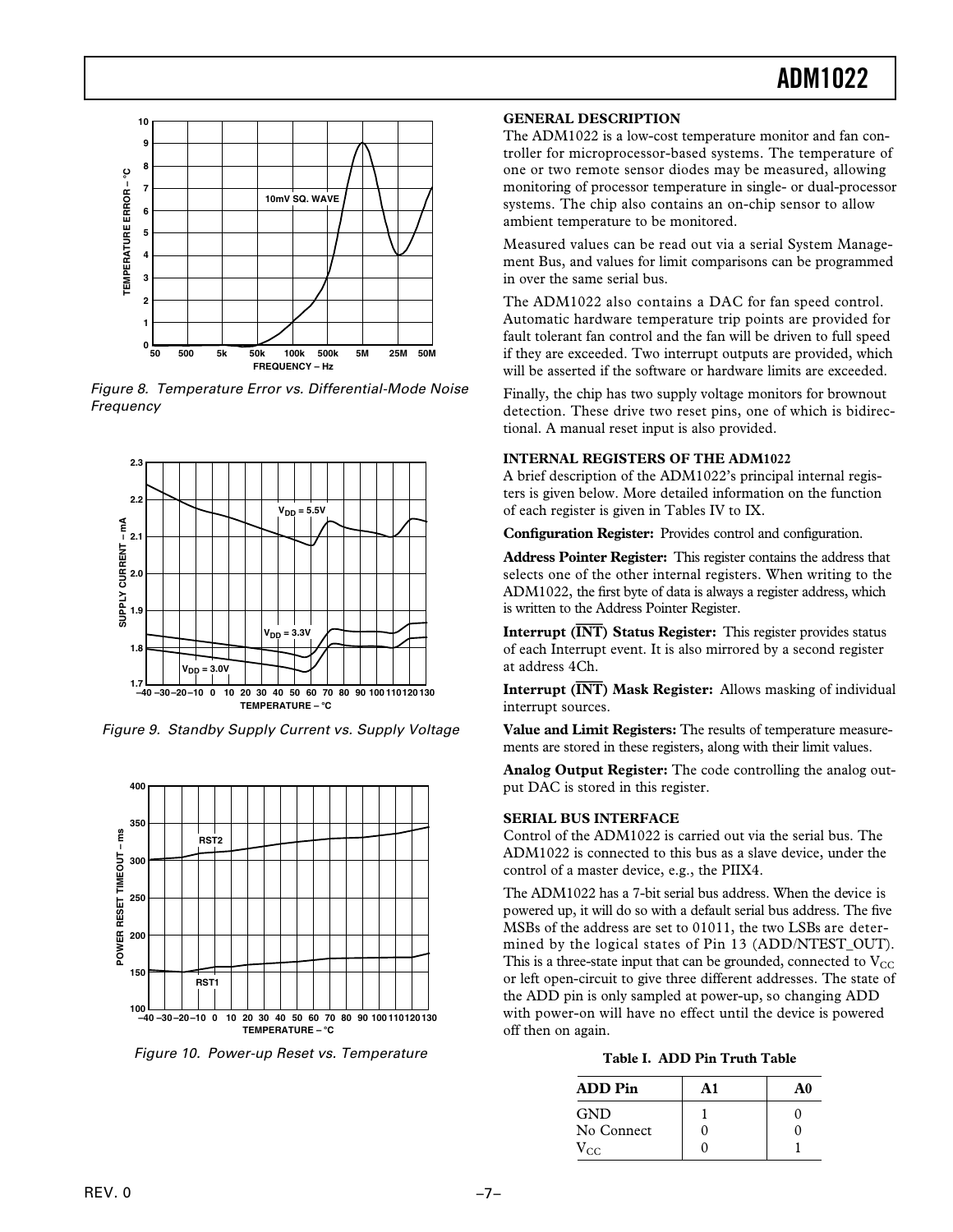If ADD is left open-circuit the default address will be 0101100.

The facility to make hardwired changes to A1 and A0 allows the user to avoid conflicts with other devices sharing the same serial bus; for example, if more than one ADM1022 is used in a system.

The serial bus protocol operates as follows:

1. The master initiates data transfer by establishing a START condition, defined as a high-to-low transition on the serial data line SDA while the serial clock line SCL remains high. This indicates that an address/data stream will follow. All slave peripherals connected to the serial bus respond to the START condition, and shift in the next eight bits, consisting of a 7-bit address (MSB first) plus an R/*W* bit, which determines the direction of the data transfer, i.e., whether data will be written to or read from the slave device.

The peripheral whose address corresponds to the transmitted address responds by pulling the data line low during the low period before the ninth clock pulse, known as the Acknowledge Bit. All other devices on the bus now remain idle while the selected device waits for data to be read from or written to it. If the R/*W* bit is a 0, the master will write to the slave device. If the R/*W* bit is a one, the master will read from the slave device.

- 2. Data is sent over the serial bus in sequences of nine clock pulses, eight bits of data followed by an Acknowledge Bit from the slave device. Transitions on the data line must occur during the low period of the clock signal and remain stable during the high period, as a low-to-high transition when the clock is high may be interpreted as a STOP signal. The number of data bytes that can be transmitted over the serial bus in a single READ or WRITE operation is limited only by what the master and slave devices can handle.
- 3. When all data bytes have been read or written, stop conditions are established. In WRITE mode, the master will pull the data line high during the 10th clock pulse to assert a STOP condition. In READ mode, the master device will override the acknowledge bit by pulling the data line high during the low period before the 9th clock pulse. This is known as No Acknowledge. The master will then take the data line low during the low period before the 10th clock pulse, then high during the 10th clock pulse to assert a STOP condition.

Any number of bytes of data may be transferred over the serial bus in one operation, but it is not possible to mix read and write in one operation, because the type of operation is determined at the beginning and cannot subsequently be changed without starting a new operation.

In the case of the ADM1022, write operations contain either one or two bytes, and read operations contain one byte, and perform the following functions:

To write data to one of the device data registers or read data from it, the Address Pointer Register must be set so that the correct data register is addressed, then data can be written into that register or read from it. The first byte of a write operation always contains an address that is stored in the Address Pointer Register. If data is to be written to the device, then the write operation contains a second data byte that is written to the register selected by the address pointer register.

This is illustrated in Figure 11a. The device address is sent over the bus followed by  $R/\overline{W}$  set to 0. This is followed by two data bytes. The first data byte is the address of the internal data register to be written to, which is stored in the Address Pointer Register. The second data byte is the data to be written to the internal data register.

When reading data from a register there are two possibilities:

1. If the ADM1022's Address Pointer Register value is unknown or not the desired value, it is first necessary to set it to the correct value before data can be read from the desired data register. This is done by performing a write to the ADM1022 as before, but only the data byte containing the register address is sent, as data is not to be written to the register. This is shown in Figure 11b.

A read operation is then performed consisting of the serial bus address, R/*W* bit set to 1, followed by the data byte read from the data register. This is shown in Figure 11c.

2. If the Address Pointer Register is known to be already at the desired address, data can be read from the corresponding data register without first writing to the Address Pointer Register, so Figure 11b can be omitted.

### **NOTES**

- 1. Although it is possible to read a data byte from a data register without first writing to the Address Pointer Register, if the Address Pointer Register is already at the correct value, it is not possible to write data to a register without writing to the Address Pointer Register, because the first data byte of a write is always written to the Address Pointer Register.
- 2. In Figures 11a to 11c, the serial bus address is shown as the default value  $01011(A1)(A0)$ , where A1 and A0 are set by the three-state ADD pin.
- 3. The ADM1022 also supports the Read Byte protocol, as described in the System Management Bus specification.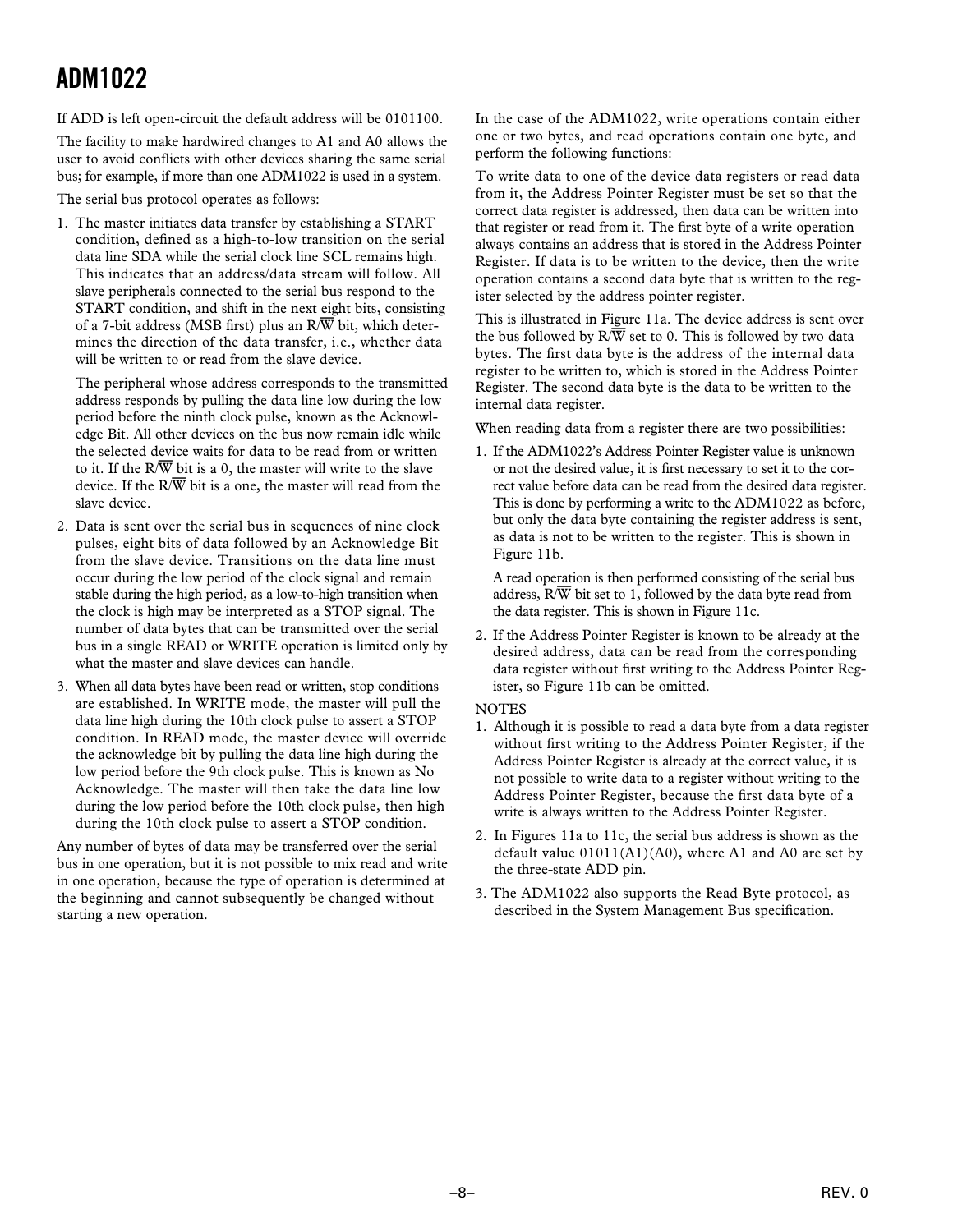

Figure 11a. Writing a Register Address to the Address Pointer Register, then Writing Data to the Selected Register



Figure 11c. Reading Data from a Previously Selected Register

### **TEMPERATURE MEASUREMENT SYSTEM**

#### **Internal Temperature Measurement**

The ADM1022 contains an on-chip bandgap temperature sensor. The on-chip ADC performs conversions on the output of this sensor and outputs the temperature data in 8-bit twos complement format. The format of the temperature data is shown in Table II.

#### **External Temperature Measurement**

The ADM1022 can measure the temperature of two external diode sensors or diode-connected transistors, connected to Pins 9 and 10 or 11 and 12.

Pins 9 and 10 are a dedicated temperature input channel. The default function of Pins 11 and 12 is the *THERM* input/output and a general purpose logic input (GPI), but they can be configured to measure a diode sensor by setting Bit 7 of the Configuration Register to 1.

The forward voltage of a diode or diode-connected transistor, operated at a constant current, exhibits a negative temperature coefficient of about  $-2$  mV/ $\degree$ C. Unfortunately, the absolute value

of  $V_{BE}$ , varies from device to device, and individual calibration is required to null this out, so the technique is unsuitable for mass-production.

The technique used in the ADM1022 is to measure the change in V<sub>BE</sub> when the device is operated at two different currents.

This is given by:

$$
\Delta V_{BE} = KT/q \times \ln(N)
$$

where:

*K* is Boltzmann's constant

*q* is charge on the carrier

*T* is absolute temperature in Kelvins

*N* is ratio of the two currents

Figure 12 shows the input signal conditioning used to measure the output of an external temperature sensor. This figure shows the external sensor as a substrate transistor, provided for temperature monitoring on some microprocessors, but it could equally well be a discrete transistor.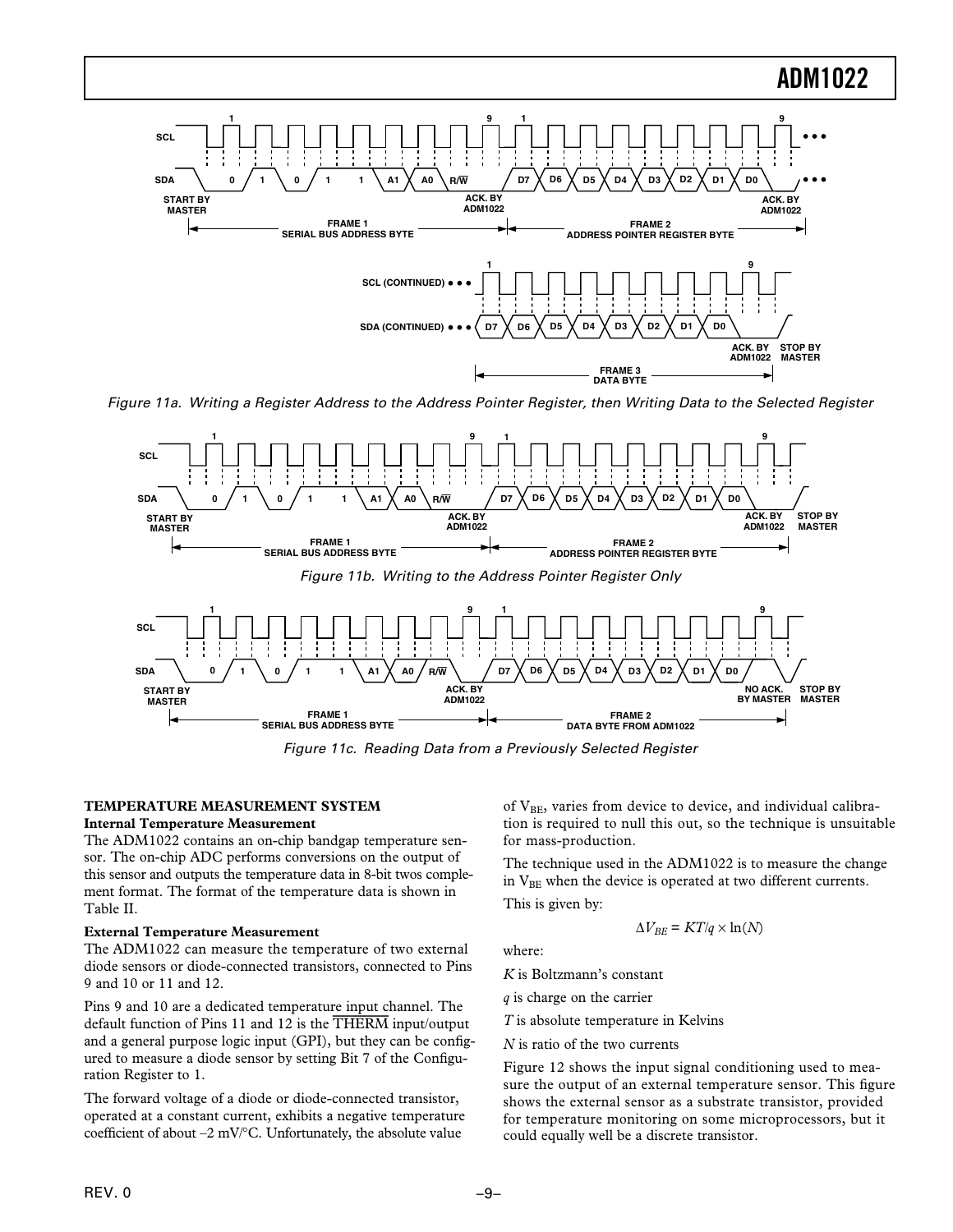

Figure 12. Signal Conditioning

If a discrete transistor is used, the collector will not be grounded, and should be linked to the base. If a PNP transistor is used the base is connected to the D– input and the emitter to the D+ input. If an NPN transistor is used, the emitter is connected to the D– input and the base to the D+ input.

**Table II. Temperature Data Format**

| Temperature      | <b>Digital Output</b> |
|------------------|-----------------------|
| $-128$ °C        | 1000 0000             |
| $-125$ °C        | 1000 0011             |
| $-100^{\circ}$ C | 1001 1100             |
| $-75^{\circ}$ C  | 1011 0101             |
| $-50^{\circ}$ C  | 1100 1110             |
| $-25^{\circ}$ C  | 1110 0111             |
| $-1$ °C          | 1111 1111             |
| $0^{\circ}$ C    | 0000 0000             |
| $+1^{\circ}C$    | 0000 0001             |
| $+10^{\circ}$ C  | 0000 1010             |
| $+25^{\circ}$ C  | 0001 1001             |
| $+50^{\circ}$ C  | 0011 0010             |
| $+75^{\circ}$ C  | 0100 1011             |
| $+100^{\circ}$ C | 0110 0100             |
| $+125^{\circ}$ C | 0111 1101             |
| $+127^{\circ}$ C | 0111 1111             |

To prevent ground noise interfering with the measurement, the more negative terminal of the sensor is not referenced to ground, but is biased above ground by an internal diode at the D– input. If the sensor is used in a very noisy environment, a capacitor of value up to 1000 pF may be placed between the D+ and D– inputs to filter the noise.

To measure  $\Delta V_{BE}$ , the sensor is switched between operating currents of I and  $N \times I$ . The resulting waveform is passed through a 65 kHz low-pass filter to remove noise, thence to a chopperstabilized amplifier that performs the functions of amplification and rectification of the waveform to produce a dc voltage proportional to  $\Delta V_{BE}$ . This voltage is measured by the ADC to give a temperature output in 8-bit twos complement format. To further reduce the effects of noise, digital filtering is performed by averaging the results of 16 measurement cycles. An external temperature measurement takes nominally 9.6 ms.

### **LAYOUT CONSIDERATIONS**

Digital boards can be electrically noisy environments, and care must be taken to protect the analog inputs from noise, particularly when measuring the very small voltages from a remote diode sensor. The following precautions should be taken:

- 1. Place the ADM1022 as close as possible to the remote sensing diode. Provided that the worst noise sources such as clock generators, data/address buses and CRTs are avoided, this distance can be four to eight inches.
- 2. Route the D+ and D– tracks close together, in parallel, with grounded guard tracks on each side. Provide a ground plane under the tracks if possible.
- 3. Use wide tracks to minimize inductance and reduce noise pickup. 10 mil track minimum width and spacing is recommended.



### Figure 13. Arrangement of Signal Tracks

4. Try to minimize the number of copper/solder joints, which can cause thermocouple effects. Where copper/solder joints are used, make sure that they are in both the D+ and D– path and at the same temperature.

Thermocouple effects should not be a major problem as 1°C corresponds to about 200 µV, and thermocouple voltages are about 3  $\mu$ V/°C of temperature difference. Unless there are two thermocouples with a big temperature differential between them, thermocouple voltages should be much less than 200 µV.

- 5. Place 0.1 µF bypass and 1000 pF input filter capacitors close to the ADM1022.
- 6. If the distance to the remote sensor is more than eight inches, the use of twisted pair cable is recommended. This will work up to about 6 to 12 feet.
- 7. For really long distances (up to 100 feet) use a shielded twisted pair such as Belden #8451 microphone cable. Connect the twisted pair to D+ and D– and the shield to GND close to the ADM1022. Leave the remote end of the shield unconnected to avoid ground loops.

Because the measurement technique uses switched current sources, excessive cable and/or filter capacitance can affect the measurement. When using long cables, the filter capacitor C1 may be reduced or removed. In any case, the total shunt capacitance should not exceed 1000 pF.

Cable resistance can also introduce errors. 1  $\Omega$  series resistance introduces about 0.5°C error.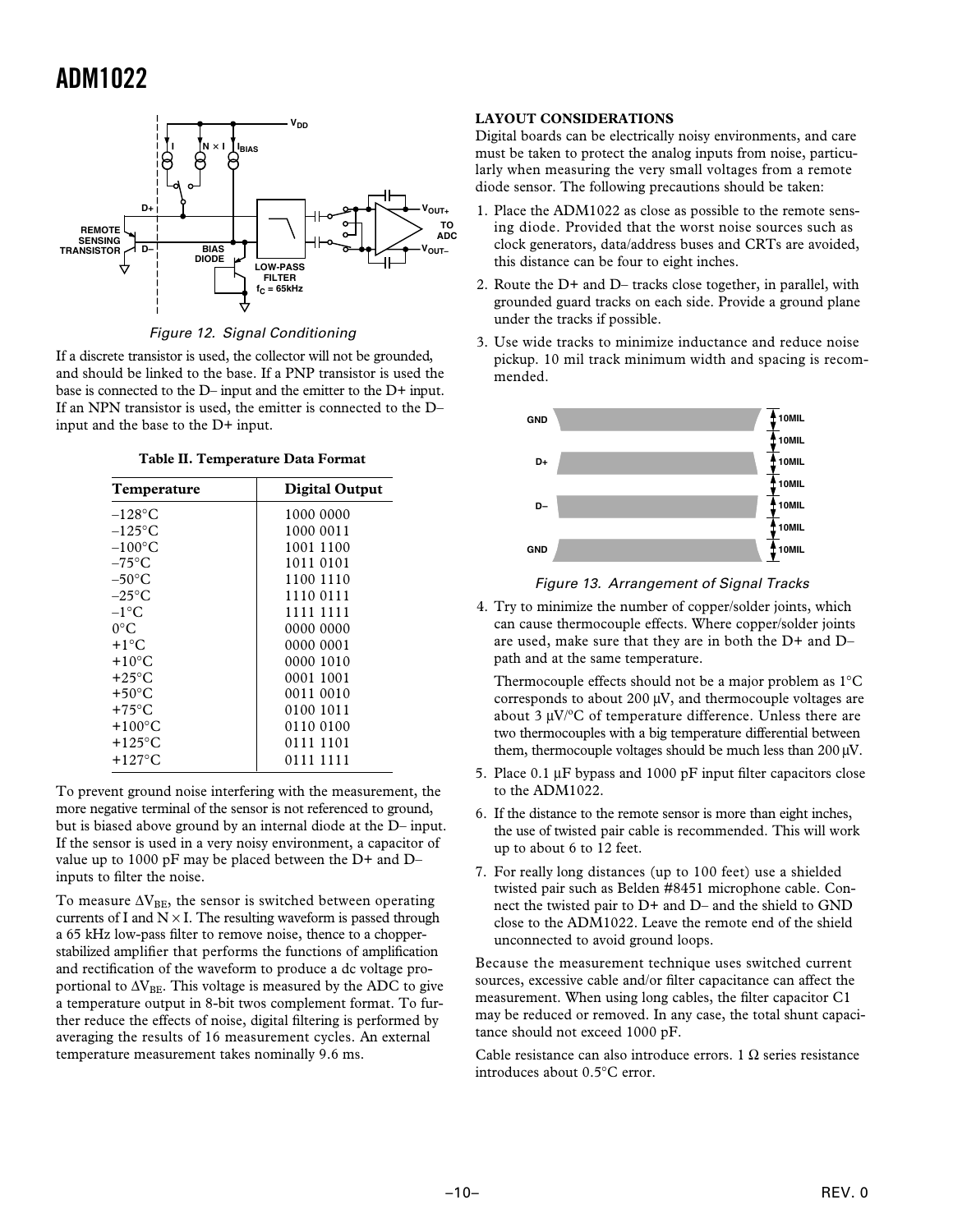### **ANALOG OUTPUT**

The ADM1022 has a single analog output (FAN\_SPD) from an unsigned 8-bit DAC that produces 0 V–2.5 V. The analog output register defaults to 00 during power-on reset, which produces minimum fan speed. The analog output may be amplified and buffered with external circuitry such as an op amp and transistor to provide fan speed control.

Suitable fan drive circuits are given in Figures 14a to 14e. When using any of these circuits, the following points should be noted:

- 1. All of these circuits will provide an output range from zero to almost  $+V<sub>FAN</sub>$ .
- 2. To amplify the 2.5 V range of the analog output up to  $+V_{FAN}$ , the gain of these circuits needs to be set as shown.
- 3. Care must be taken when choosing the op amp to ensure that its input common-mode range and output voltage swing are suitable.
- 4. The op amp may be powered from the +V rail alone. If it is powered from +V then the input common-mode range should include ground to accommodate the minimum output voltage of the DAC, and the output voltage should swing below 0.6 V to ensure that the transistor can be turned fully off.
- 5. In all these circuits, the output transistor must have an  $I_{CMAX}$ greater than the maximum fan current, and be capable of dissipating power due to the voltage dropped across it when the fan is not operating at full speed.
- 6. If the fan motor produces a large back ElectroMotive Force (EMF) when switched off, it may be necessary to add clamp diodes to protect the output transistors in the event that the output goes from full-scale to zero very quickly.
- 7. Pulling FAN\_SPD/NTEST\_IN high externally on power-up causes NAND Test Mode to be invoked on the ADM1022. Therefore, a 4.7 kΩ pull-down resistor should be added externally to the FAN\_SPD pin to prevent ADM1022 inadvertently entering the NAND Tree Test Mode.

Figure 14c shows how the *FAN\_OFF* signal may be used (with any of the control circuits) to gate the fan on and off independent of the value on the FAN\_SPD/NTEST\_IN pin.



Figure 14a. 5 V Fan Circuit with Op Amp



Figure 14b. 12 V Fan Circuit with Op Amp and PNP **Transistor** 



Figure 14c. 12 V Fan Circuit with Op Amp and P-Channel **MOSFET** 



Figure 14d. Discrete 12 V Fan Drive Circuit with P-Channel MOSFET, Single Supply



Figure 14e. Discrete 12 V Fan Drive Circuit with Bipolar Output Single Supply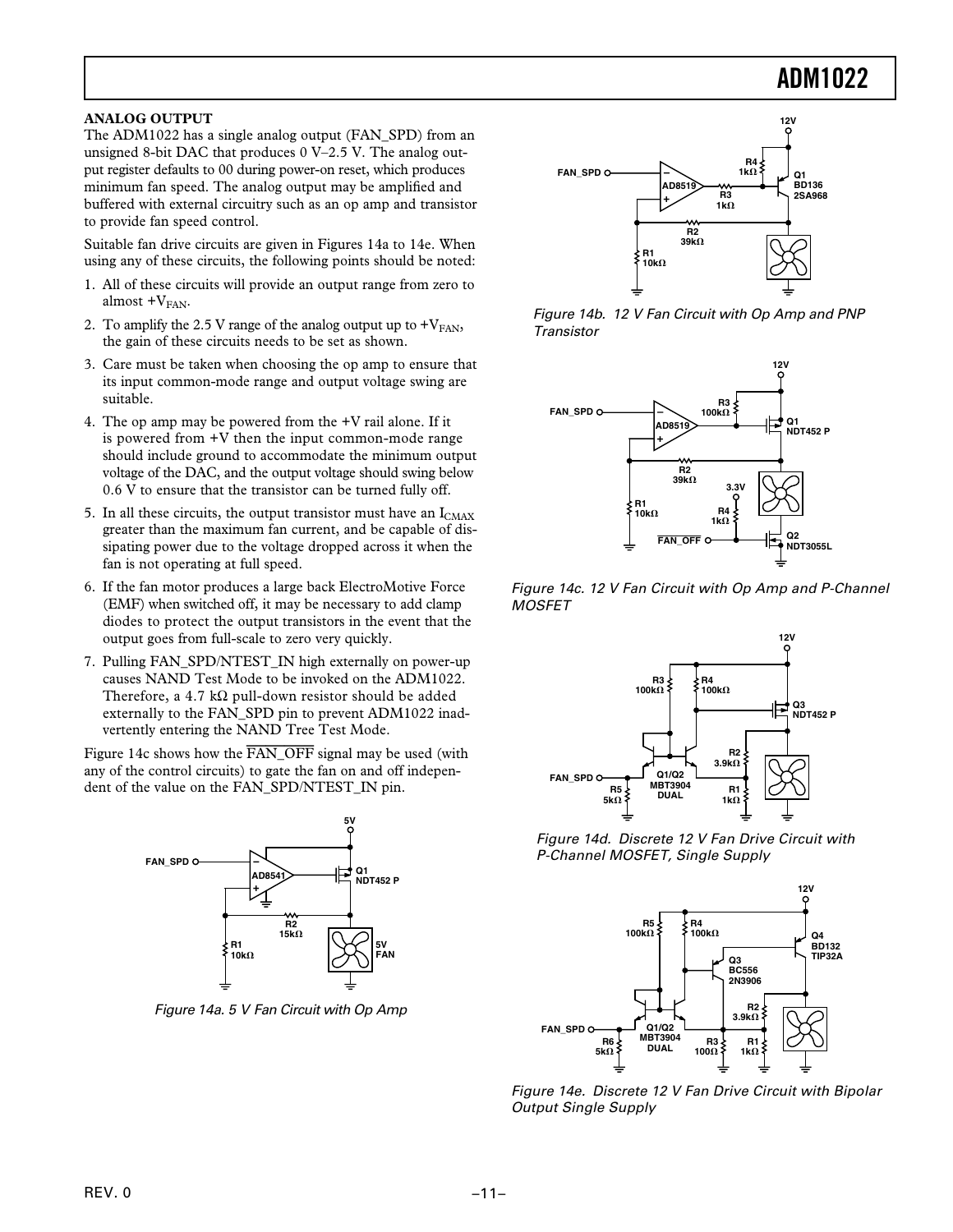### **FAULT TOLERANT FAN CONTROL**

The ADM1022 incorporates a fault tolerant fan control capability that is tied to operation of the *THERM* output. It can override the setting of the analog output and force it to maximum to give full fan speed in the event of a critical over-temperature problem, even if, for some reason, this has not been handled by the system software.

There are four temperature set point registers that will activate the fault tolerant fan control. Two of these limits are programmable by the user and two are hardware (read-only) registers that will operate if the user does not program any limits. The fault tolerant fan control is activated if a limit is exceeded for three or more consecutive readings. These limits are separate from the normal high and low temperature limits for the *INT* output, which do not affect the fault tolerant fan control or *THERM* output.

A hardware limit of 70°C for the on-chip temperature sensor is programmed into the register at address 13h. For the remote sensors, a hardware limit of 100°C is programmed in to the register at address 17h. These are the default limits and the analog output will be forced to full-scale if the on-chip sensor reads more than 70°C or either of the remote sensors reads more than 100°C. This makes the fault tolerant fan control fail-safe in that it will operate at these temperatures even if the user has programmed no other limits, or in the event of a software malfunction.

The user may override these default limits by programming new limits into registers at address 14h for the on-chip sensor and 18h for the remote sensors. The default values in these registers are the same as for the read-only registers (70°C and 100°C), but they may be programmed with higher or lower values.

Once registers 13h and 14h have been programmed, or if the default is acceptable, Bit 1 of the configuration register must be set to "1." This bit is a write-once bit that can only be written to "1" and it has two effects:

- 1. It makes the values in registers 13h and 14h the active limits, and disables read-only registers 17h and 18h.
- 2. It locks the data into registers 13h and 14h, so they cannot be changed until the lock bit is reset, which is when *RST2* is asserted or a Power-On Reset occurs.

Once the hardware override of the analog output is triggered, it will only return to normal operation after three consecutive measurements that are five degrees lower than each of the above limits.

The analog output can also be forced to full-scale by pulling the *THERM* pin (Pin 11) low. Bit 6 of the Status Register is also set.

Whenever FAN\_SPD output is forced to full-scale, the *FAN\_OFF* output is negated.

### **THE ADM1022 INTERRUPT SYSTEM**

The ADM1022 has two interrupt outputs, *INT* and *THERM*. These have different functions. *INT* responds to violations of software programmed temperature limits and its interrupt sources are maskable, as described in more detail later. *THERM* is intended as a "fail-safe" interrupt output that cannot be masked. Interrupts and status bits are only set if a limit is exceeded for at least three consecutive conversions.

Operation of the *INT* output is illustrated in Figure 15. Assuming that the temperature starts off within the programmed limits and that temperature interrupt sources are not masked, *INT* will go low if the temperature measured by any of the internal or external sensors goes outside the programmed high or low temperature limit for that sensor. *INT* also goes low whenever *THERM* is low.



Figure 15. Operation of INT Output

Once the interrupt has been cleared, it will not be reasserted even if the temperature remains outside the limit previously exceeded. However, *INT* will be reasserted if:

a) the temperature goes outside the other limit for the sensor

- or
- b) the previously exceeded limit is reprogrammed and the temperature is then outside the new limit on the next conversion cycle

or

c) an interrupt is generated by another source.

### **INTERRUPT MASKING**

Any of the bits in the Interrupt Status Register can be masked out by setting the corresponding mask bit in the Interrupt Mask Register. That interrupt source will then no longer generate an interrupt. However, the bits in the status register will be set as normal.

### **INTERRUPT CLEARING**

Reading the Interrupt Status Register will output the contents of the Register, then clear it. It will remain cleared until the monitoring cycle updates it, so the next read operation should not be performed on the register until this has happened, or the result will be invalid.

The *INT* output is cleared with the *INT*\_Clear bit, which is Bit 2 of the Configuration Register, without affecting the contents of the Interrupt (*INT*) Status Registers.

### **INTERRUPT STATUS MIRROR REGISTER**

Whenever a bit in the Interrupt Status Register is set, the corresponding bit is also set in the mirror register at address 4Ch. This register allows a second management system to access the status data without worrying about clearing the data. The data in this register is for reading only and has no effect on the interrupt output. The contents of this register are cleared when read.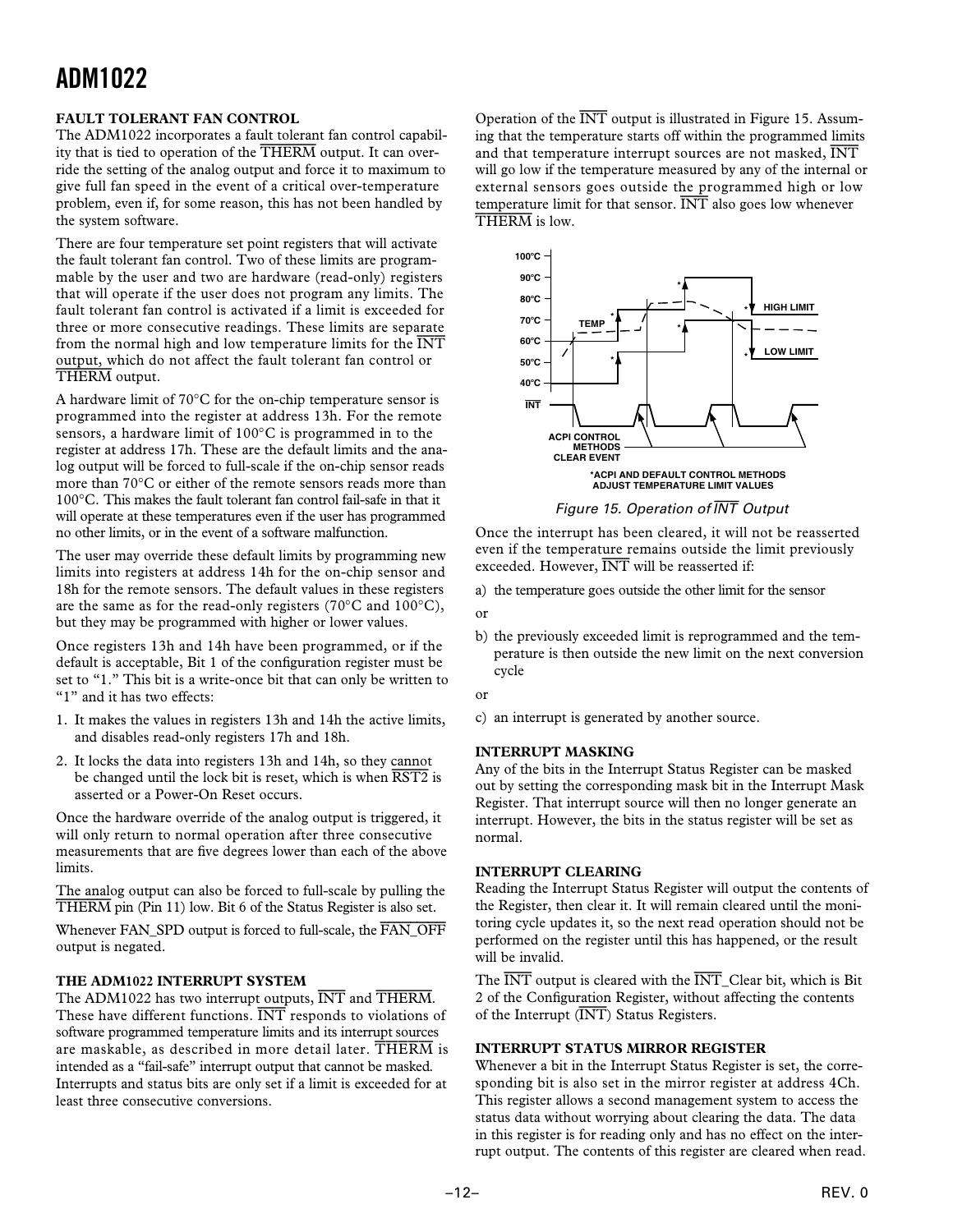### **THERM INPUT/OUTPUT**

Pin 11 may be configured as an input for a second temperature sensor by setting Bit 7 of the Configuration Register, or it may be used as an interrupt output by clearing Bit 7 of the Configuration Register, which is its default condition. The Thermal Management Input/Output (*THERM*) is a logic input/opendrain output. It can also function as a logic input. If *THERM* is taken low by an external source, the analog output will be forced to FFh to switch a controlled fan to maximum speed and *FAN\_OFF* will be negated.

### **THERM OPERATING MODE**

*THERM* responds only to the "hardware" temperature limits at addresses 13h, 14h, 17h and 18h, not to the software programmed limits. The function of these registers was described earlier with regard to fault tolerant fan speed control.



Figure 16. Operation of THERM Output

*THERM* will go low if the hardware temperature limit is exceeded for three consecutive measurements. It will remain low until the

temperature falls five degrees below the limit for three consecutive measurements. While *THERM* is low, the analog output will go to FFh to boost a controlled fan to full speed and *FAN\_OFF* will be negated.

When the Fault Tolerant Fan Control state is exited, the analog FAN\_SPD output returns to its previously programmed value, which may have been changed during the time that the FAN\_SPD output was forced to FFh.

#### **INTERRUPT STRUCTURE**

The Interrupt Structure of the ADM1022 is shown in more detail in Figure 17. As each measurement value is obtained and stored in the appropriate value register, the value and the limits from the corresponding limit registers are fed to the high and low limit comparators. The result of each comparison  $(1 = out$ of limit,  $0 =$  in limit) is routed to the corresponding bit input of the Interrupt Status Register via a data demultiplexer, and used to set that bit high or low as appropriate.

The Interrupt Mask Register has bits corresponding to each of the Interrupt Status Register Bits. Setting an Interrupt Mask Bit high forces the corresponding Status Bit output low, while setting an Interrupt Mask Bit low allows the corresponding Status Bit to be asserted. After masking, the status bits are all OR'd together to produce the  $\overline{INT}$  output, which will pull low if any unmasked status bit goes high, i.e., when any measured value goes out of limit.

The *INT* output is enabled when Bit 1 of the Configuration Register (*INT*\_Enable) is high, and Bit 2 (*INT*\_Clear) is low.

The *THERM* output cannot be cleared nor its interrupt sources masked.



Figure 17. Interrupt Register Structure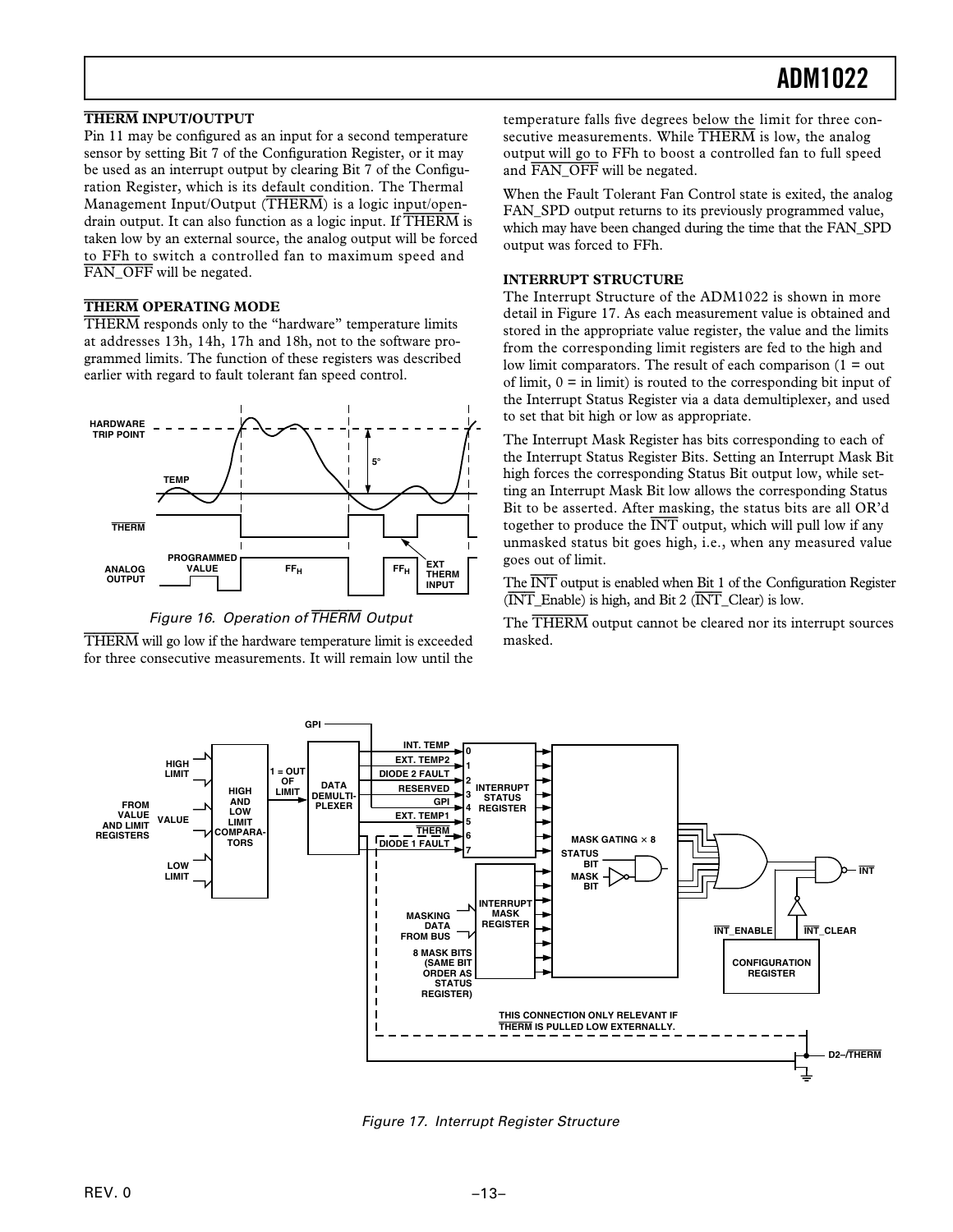### **GENERAL PURPOSE LOGIC INPUT (GPI)**

Pin 12 may be configured as an input for a second temperature sensor input by setting Bit 7 of the Configuration Register, or it may be used as a general purpose logic input by clearing Bit 7 of the Configuration Register, which is its default condition. The GPI input may be programmed to be active high or active low by clearing or setting Bit 6 of the Configuration Register. The default value is active high. Bit 4 of the Interrupt Status Register follows the state (or inverted state) of GPI and will generate an interrupt when it is set to one, like any other input to the Interrupt Status Register. However, the GPI bit is not latched in the Status Register and always reflects the current state (or inverted state) of the GPI input. If it is one it will not be cleared by reading the Status Register.

### **RESETS**

The ADM1022 has a manual reset input, (Pin  $2 - \overline{MR}$ ), a bidirectional reset pin,  $(\text{Pin } 3 - \overline{\text{RST1}})$  and a reset output (Pin 7 – *RST2*). These operate as follows:

Taking *MR* low forces a system reset and takes the *RST2* output low. It will remain low for t<sub>RP</sub> after  $\overline{MR}$  goes high again. The  $\overline{MR}$  input has a 20 kΩ pull-up resistor, and may be left unconnected if not used.  $\overline{MR}$  is typically used to generate a system reset from a front-panel push-button.

The  $\overline{RST1}$  pin is a bidirectional I/O. It is asserted low as an output if  $V_{CC}$  falls below the reset threshold. It can also operate as a reset input to the ADM1022 in the same way as  $\overline{MR}$ . At powerup,  $\overline{RST2}$  will remain asserted for t<sub>RP</sub> after  $\overline{RST1}$  goes high.

The *RST2* output is asserted low under any of the following conditions:

- $\leq$  the  $\overline{MR}$  input is low, as previously described,
- *RST1* is asserted low as an output or pulled low as an input,
- $\leq$  V<sub>MON</sub> is below the reset threshold.

### **POWER-ON RESET**

When the ADM1022 is powered up, it will initiate a power-on reset sequence when the supply voltage  $V_{CC}$  rises above the power-on reset threshold, with registers being reset to their power-on values. Normal operation will begin when the supply voltage rises above the reset threshold. Registers whose poweron values are not shown have power on conditions that are indeterminate (this includes the Value and Limit Registers). In most applications, usually the first action after power-on would be to write limits into the Limit Registers.

Power-on reset clears or initializes the following registers (the initialized values are shown in Table IV):

- Configuration Register
- Interrupt Status Register
- Interrupt Status Mirror Register
- Interrupt Mask Register
- Test Register
- Analog Output Register
- Programmable Trip Point Registers

Operation of the reset outputs at power-up, and for a manual reset input, is shown in Figure 18. It should be noted that the resets will only be asserted once  $V_{CC}$  rises above 1 V. Below this voltage there is insufficient gate drive voltage to turn on the output FETs. If the device being reset and its pull-up resistor is supplied from  $V_{CC}$ , the reset voltage will rise with  $V_{CC}$  to 1 V before being pulled low. If the device being reset and its pull-up resistor use a separate supply voltage, the reset output will follow that voltage until reset is asserted.

The ADM1022 can also be reset by taking *RST1* low as an input. The above-mentioned registers will be reset to their default values and the ADC will remain inactive as long as *RST1* is below the reset threshold.



Figure 18. Operation of Reset Outputs

### **RST1 AS I/O**

If *RST1* is used as a reset input to the ADM1022 while also being used as a system reset output, it will be necessary to separate the two functions so that a reset from the system to the ADM1022 does not also reset the system.

This can be achieved using the circuit of Figure 19. If *ALT\_RST* is high, then reset outputs from the ADM1022 can pass through N2 to reset the system.

If, however, *ALT\_RST* is low, the ADM1022 will be reset, but *SYS\_RST* will be held high by the high input from N1 to N2.



Figure 19. Separation of RST1 Input from RST1 Output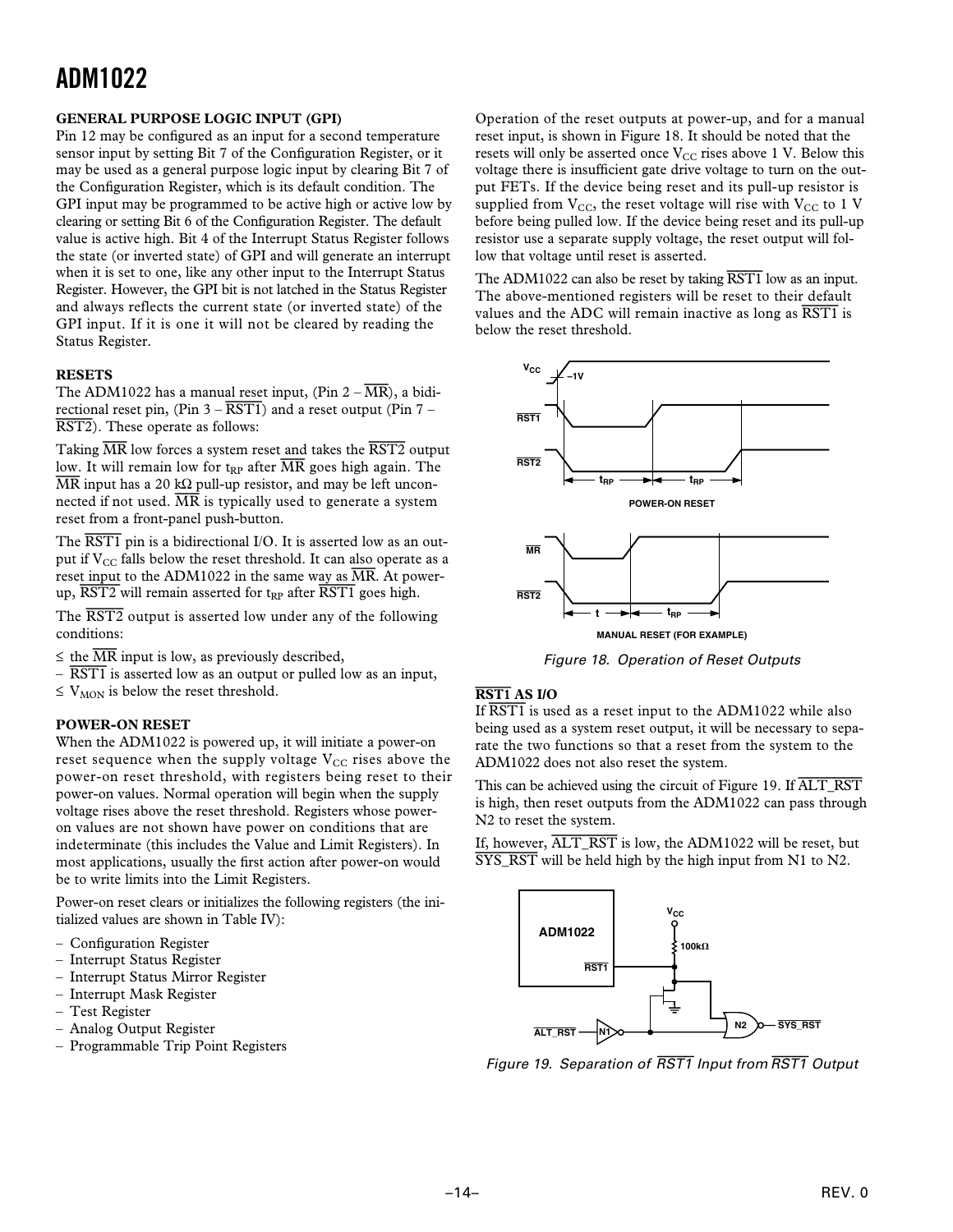### **5 V OPERATION**

The ADM1022 may be operated with  $V_{CC}$  and/or  $V_{MON}$  connected to any supply voltage between 3.0 V and 5.5 V, but it should be noted that the reset threshold voltages are fixed and optimized for 3.3 V operation. If the  $V_{CC}$  supply voltage is 5 V, for example, the  $V_{MON}$  input can still be used to monitor another 3.3 V supply without problems. However, the reset threshold for the 5 V,  $V_{CC}$  supply, may be below that at which 5 V logic will operate reliably and may not give a reliable indication of brownout on the 5 V supply.

Alternatively,  $V_{MON}$  may be configured to monitor a supply voltage higher than 3.3 V by adding an input attenuator.

The ratio of R1 to R2 is given by:

$$
R1/R2 = (V_R - 2.93)/2.93
$$

Where  $V_R$  is the desired reset voltage and 2.93 V is the nominal reset voltage of the V<sub>MON</sub> input.



Figure 20. Scaling  $V_{MON}$  to a Higher Reset Voltage

The input resistance of the V<sub>MON</sub> input is approximately 100 k $\Omega$ , with a tolerance of around  $\pm 30\%$ , so the parallel combination of R1 and R2 should be much lower than 100 kΩ to minimize errors due to variations in this input resistance.

### **INITIALIZATION (SOFT RESET)**

Soft reset performs a similar, but not identical, function to power-on reset. The Test Register and Analog Output register are not initialized.

Soft reset is accomplished by setting Bit 4 of the Configuration Register high. This bit automatically clears after being set.

### **NAND TREE TEST**

A NAND tree is provided in the ADM1022 for Automated Test Equipment (ATE) board level connectivity testing. The device is placed into NAND tree test mode by powering up with pin FAN\_SPD/NTEST\_IN (Pin 8) held high. This pin is sampled and its state at power-up is latched. If it is connected high, the NAND tree test mode is invoked. NAND tree test mode will only be exited once the ADM1022 is powered down.

In NAND tree test mode, all digital inputs may be tested as illustrated in Table III. ADD/NTEST\_OUT will become the NAND tree output pin.

The structure of the NAND Tree is shown in Figure 21. To perform a NAND Tree test, all pins are initially driven low. The test vectors set all inputs low, then one-by-one toggles them high (keeping them high). Exercising the test circuit with this "walking one" pattern, starting with the input closest to the output of the tree, cycling towards the farthest, causes the output of the tree to toggle with each input change. Allow for a typical propagation delay of 500 ns.



Figure 21. NAND Tree

**Table III. Test Vectors**

| <b>GPI</b> | <b>SCL</b> | <b>SDA</b> | <b>MR</b> | <b>ADD/NTEST_OUT</b> |
|------------|------------|------------|-----------|----------------------|
|            |            |            |           |                      |
|            |            |            |           |                      |
|            |            |            |           |                      |
|            |            |            |           |                      |
|            |            |            |           |                      |

### **CONFIGURING THE INTERRUPT**

On power-up, the Interrupt functionality of the device is disabled. The Configuration Register (0x40) must be written to, in order to enable the Interrupt output. The *INT*\_Clear bit (Bit 2) should be cleared to 0 and the *INT*\_Enable bit (Bit 1) of the Register should be set to 1.

If the *INT*\_Enable bit is set, and the *INT*\_Clear bit is not cleared to 0, then any interrupts generated will be reflected in the Interrupt Status Register, but will not toggle the Interrupt pin externally.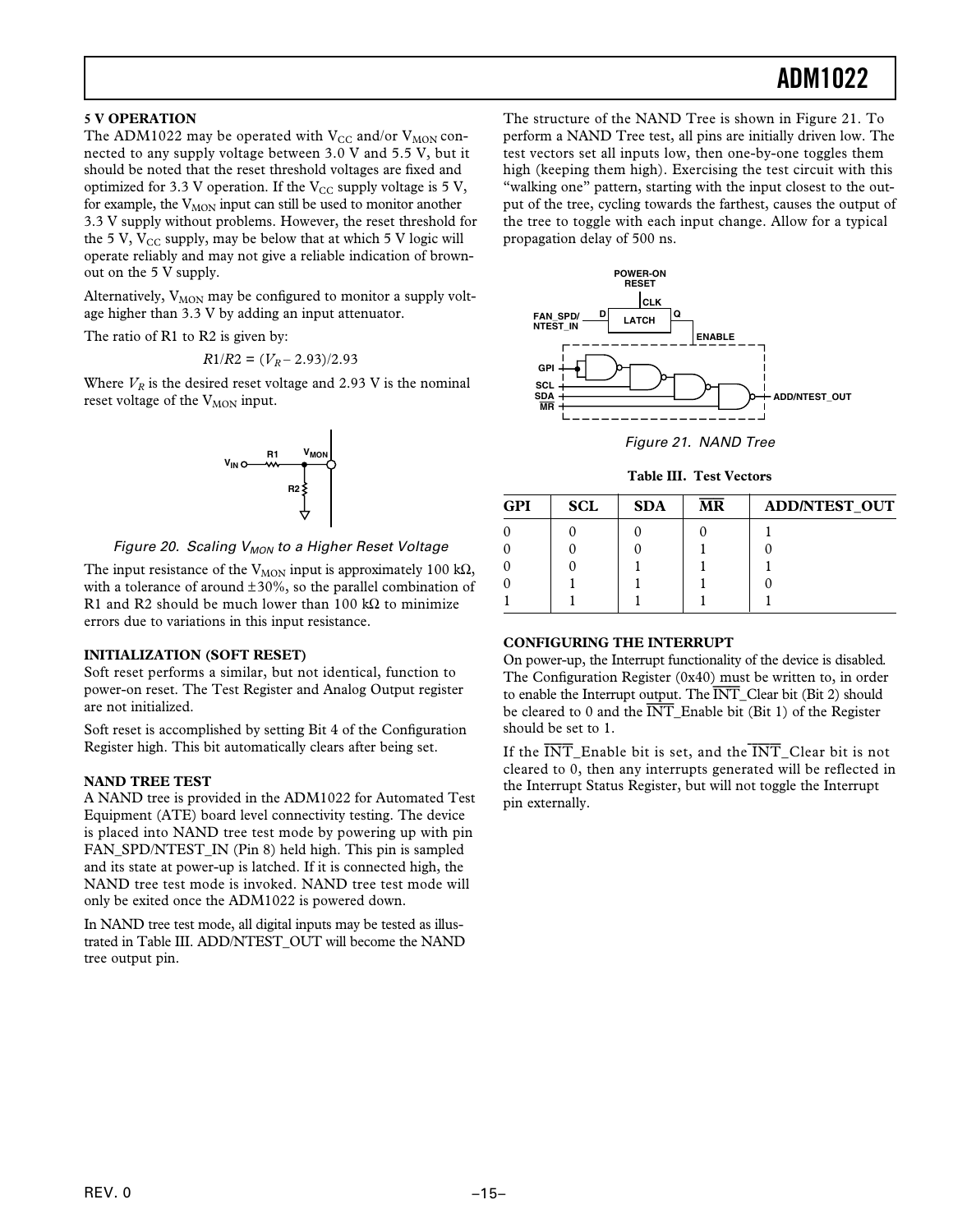|  |  | <b>Table IV. Registers</b> |
|--|--|----------------------------|
|--|--|----------------------------|

| <b>Register Name</b>             | <b>Address A7-A0</b><br>in Hex | <b>Comments</b>                                                                                                                                                                                                                                                                                                                                                                                     |
|----------------------------------|--------------------------------|-----------------------------------------------------------------------------------------------------------------------------------------------------------------------------------------------------------------------------------------------------------------------------------------------------------------------------------------------------------------------------------------------------|
| Value Registers                  | $0x13-0x3A$                    | See Table V.                                                                                                                                                                                                                                                                                                                                                                                        |
| Company ID                       | 0x3E                           | This location will contain the company identification number. This<br>register is read only.                                                                                                                                                                                                                                                                                                        |
| Revision                         | 0x3F                           | This location will contain the revision number of the part in the lower<br>four bits of the register [3:0]. The upper four bits reflect the ADM1022<br>Version Number [7:4]. The first version is 1100. The next version of<br>ADM1022 would be 1101, etc. For instance, if the stepping were A0<br>and this part is an ADM1022, this register would read 1100 0000.<br>This register is read only. |
| Configuration Register           | 0x40                           | See Table VI. Power-On Value $= 00100101$ .                                                                                                                                                                                                                                                                                                                                                         |
| Interrupt Status Register        | 0x41                           | See Table VII. Power-On Value $= 0000 0000$ .                                                                                                                                                                                                                                                                                                                                                       |
| Reserved for Future Use          | 0x42                           |                                                                                                                                                                                                                                                                                                                                                                                                     |
| Interrupt Mask Register          | 0x43                           | See Table VIII. Power-On Value $= 0000 0000$ .                                                                                                                                                                                                                                                                                                                                                      |
| Reserved for Future Use          | 0x44                           |                                                                                                                                                                                                                                                                                                                                                                                                     |
| Reserved for Future Use          | 0x47                           |                                                                                                                                                                                                                                                                                                                                                                                                     |
| Reserved for Future Use          | 0x4A                           |                                                                                                                                                                                                                                                                                                                                                                                                     |
| Interrupt Status Register Mirror | 0x4C                           | See Table IX. Power-On Value $= 0000 0000$ .                                                                                                                                                                                                                                                                                                                                                        |

### **Table V. Registers 0x13–0x3A Value Registers**

| <b>Address</b> | <b>Read/Write</b> | Description                                                                                                                                                                                            |  |
|----------------|-------------------|--------------------------------------------------------------------------------------------------------------------------------------------------------------------------------------------------------|--|
| 0x13           | Read/Write        | Programmable Local Temp Sensor Automatic Trip Point—Default 70°C. This register can only<br>be written to if the write once bit in the configuration register $(0x40, Bit 3)$ has not been set.        |  |
| 0x14           | Read/Write        | Programmable Remote Thermal Diode Automatic Trip Point—Default 100°C. This register<br>can only be written to if the write once bit in the configuration register $(0x40, Bit 3)$ has not<br>been set. |  |
| 0x15           | Read/Write        | Test Register for manufacturer's use only. Do not write to this register.                                                                                                                              |  |
| 0x17           | Read Only         | Default Local Temp Sensor Automatic Trip Point—Default 70°C. Cannot be changed. Dis-                                                                                                                   |  |
|                |                   | abled when Bit 3 of Configuration Register is set.                                                                                                                                                     |  |
| 0x18           | Read Only         | Default Remote Thermal Diode Automatic Trip Point—Default 100°C. Cannot be changed.                                                                                                                    |  |
|                |                   | Disabled when Bit 3 of Configuration Register is set.                                                                                                                                                  |  |
| 0x19           | Read/Write        | Analog Output, FAN SPD (Defaults to 0x00h).                                                                                                                                                            |  |
| 0x20           | Read Only         | External Temperature Value Diode 2.                                                                                                                                                                    |  |
| 0x26           | Read Only         | External Temperature Value Diode 1.                                                                                                                                                                    |  |
| 0x27           | Read Only         | Internal Temperature.                                                                                                                                                                                  |  |
| 0x2B           | Read/Write        | External Temperature Diode 2 High Limit.                                                                                                                                                               |  |
| 0x2C           | Read/Write        | External Temperature Diode 2 Low Limit.                                                                                                                                                                |  |
| 0x37           | Read/Write        | External Temperature Diode 1 High Limit.                                                                                                                                                               |  |
| 0x38           | Read/Write        | External Temperature Diode 1 Low Limit.                                                                                                                                                                |  |
| 0x39           | Read/Write        | Internal Temperature High Limit.                                                                                                                                                                       |  |
| 0x3A           | Read/Write        | Internal Temperature Low Limit.                                                                                                                                                                        |  |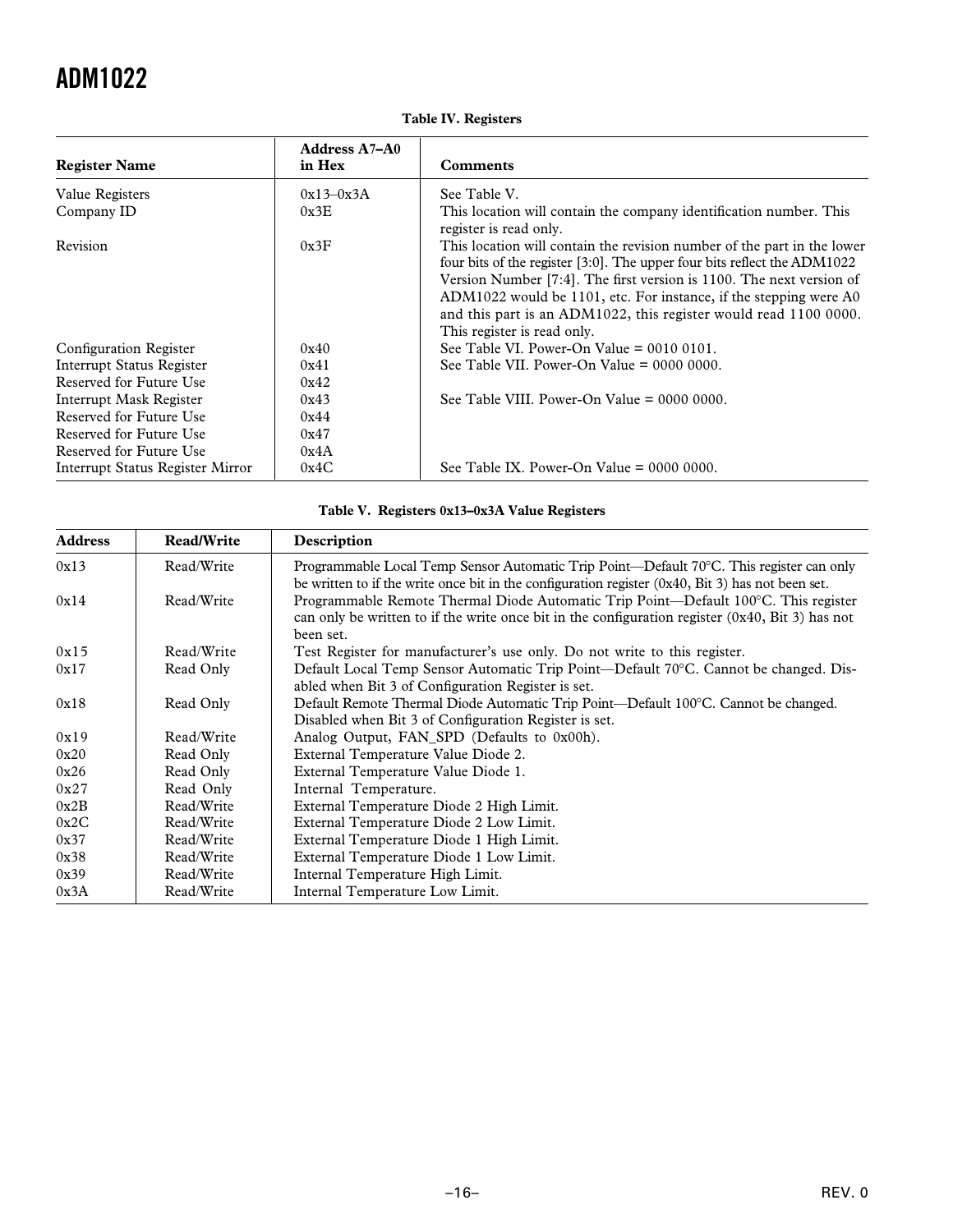| Table VI. Register 0x40 Configuration Register |  |  |  |  |
|------------------------------------------------|--|--|--|--|
|------------------------------------------------|--|--|--|--|

| <b>Bit</b>     | Name                                             | <b>Read/Write</b>  | Description                                                                                                                                                                                                                                                                                                                                                                                                                                                                                                                                                      |
|----------------|--------------------------------------------------|--------------------|------------------------------------------------------------------------------------------------------------------------------------------------------------------------------------------------------------------------------------------------------------------------------------------------------------------------------------------------------------------------------------------------------------------------------------------------------------------------------------------------------------------------------------------------------------------|
| $\mathbf{0}$   | <b>START</b>                                     | Read/Write         | Setting this bit to a "1" enables startup of ADM1022; clearing this bit to a "0" places<br>ADM1022 in standby mode. Caution: The $\overline{\text{INT}}$ output will not be cleared if the user<br>clears this bit after an interrupt has occurred (see "INT Clear" bit). At startup tempera-<br>ture monitoring and limit checking functions begin. Note, all limit values should be pro-<br>grammed into ADM1022 prior to using the standard thermal interrupt mechanism based<br>upon high and low limits. (Power-Up Default = $1$ .)                         |
| $\mathbf{1}$   | <b>INT</b> Enable                                | Read/Write         | Setting this bit to a "1" enables the $\overline{INT}$ output. 1 = Enabled 0 = Disabled<br>(Power-Up Default = $0$ ).                                                                                                                                                                                                                                                                                                                                                                                                                                            |
| 2              | <b>INT</b> Clear                                 | Read/Write         | This bit clears the $\overline{INT}$ output when set (1) without affecting the contents of the Interrupt<br>Status Register. (Power-Up Default = $1$ .)                                                                                                                                                                                                                                                                                                                                                                                                          |
| 3              | Programmable<br>Automatic Trip<br>Point Lock Bit | Read/Write<br>Once | Setting this bit to a "1" will lock in the value set into the Programmable Local and Remote<br>Automatic Trip Point Registers (Value Register locations 0x13 and 0x14). Furthermore,<br>when this bit is set, the values in the Default Local and Remote Automatic Trip Point<br>Registers (Value Register locations $0x17$ and $0x18$ ) will no longer have an effect on the<br>THERM, FAN_SPD or FAN-OFF outputs. This bit cannot be written again until after<br>$\overline{\text{RST2}}$ has been asserted or Power-On Reset occurs. (Power-Up Default = 0.) |
| 4              | Soft Reset                                       | Read/Write         | Setting this bit to a "1" will restore power-up default values to the Configuration Regis-<br>ter, Interrupt Status Register, Interrupt Status Register Mirror, Interrupt Mask Register.<br>This bit automatically clears itself since the power-on default is zero.                                                                                                                                                                                                                                                                                             |
| 5              | <b>FAN OFF</b>                                   | Read/Write         | Setting this bit to a "1" will cause the FAN OFF pin to be floated. Clearing this bit to "0"<br>will cause the FAN OFF pin to be driven low, which requests that the fan be turned off.<br>This bit will be unconditionally set if the THERM pin is ever asserted. Reading this bit<br>reflects the state of the FAN-OFF output buffer. Due to the open-drain nature of this pin<br>the value read does not represent the actual state of the external circuit connected to it.<br>(Power-Up Default = $1$ .)                                                    |
| 6              | <b>GPI</b> Invert                                | Read/Write         | Setting this bit to a "1" will invert the GPI input for the purpose of level detection and<br>interrupt generation. Clearing this bit to a "0" leaves the GPI input unmodified. (Power-<br>Up Default = $0.$ )                                                                                                                                                                                                                                                                                                                                                   |
| $\overline{7}$ | D2                                               | Read/Write         | Setting this bit configures Pins 11 and 12 as inputs for a second diode temperature sen-<br>sor. Clearing this bit configures Pin 11 as THERM output and Pin 12 as general purpose<br>logic input (GPI). (Power-Up Default = $0$ .)                                                                                                                                                                                                                                                                                                                              |

### **Table VII. Register 0x41 Interrupt Status Register. Power-On Default <7:0> = 00h**

| <b>Bit</b>     | Name               | <b>Read/Write</b> | Description                                                                                                                                                                                                                                                                                                                                                                                                                                                                                                                                                                                                                            |
|----------------|--------------------|-------------------|----------------------------------------------------------------------------------------------------------------------------------------------------------------------------------------------------------------------------------------------------------------------------------------------------------------------------------------------------------------------------------------------------------------------------------------------------------------------------------------------------------------------------------------------------------------------------------------------------------------------------------------|
| $\Omega$       | Int. Temp Error    | Read Only         | A one indicates that one of the internal temperature sensor limits has been exceeded.                                                                                                                                                                                                                                                                                                                                                                                                                                                                                                                                                  |
| 1              | Ext. Temp2 Error   | Read Only         | A one indicates that one of the limits for the second external temperature sensor has<br>been exceeded.                                                                                                                                                                                                                                                                                                                                                                                                                                                                                                                                |
| 2              | Diode 2 Fault      | Read Only         | A one indicates either a short- or open-circuit fault on remote sensor diode 2.                                                                                                                                                                                                                                                                                                                                                                                                                                                                                                                                                        |
| 3              | Reserved           | Read Only         | Undefined.                                                                                                                                                                                                                                                                                                                                                                                                                                                                                                                                                                                                                             |
| $\overline{4}$ | <b>GPI</b> Input   | Read Only         | A "1" indicates that the GPI pin is asserted. The polarity of the GPI pin is determined<br>by GPI Invert (Bit 6) in the Configuration Register. For example, if GPI Invert is cleared,<br>this bit will be "1" when the GPI pin is high ("1"); this bit will be "0" when the GPI<br>pin is low ("0"). If GPI Invert is set, this bit will be "1" when the GPI pin is low ("0");<br>this bit will be "0" when the GPI pin is high ("1"). Note that the state of GPI is not<br>latched; this bit simply reflects the state or inverted state of the GPI pin. Note: if this<br>bit is "1" reading this register will NOT clear it to "0." |
| $\overline{5}$ | Ext. Temp1 Error   | Read Only         | A one indicates that one of the limits for the first external temperature sensor has been<br>exceeded.                                                                                                                                                                                                                                                                                                                                                                                                                                                                                                                                 |
| 6              | <b>THERM</b> Input | Read Only         | A one indicates that the thermal overload (THERM) line has been asserted externally.                                                                                                                                                                                                                                                                                                                                                                                                                                                                                                                                                   |
| $\overline{7}$ | Diode 1 Fault      | Read Only         | A one indicates either a short- or open-circuit fault on remote sensor diode 1.                                                                                                                                                                                                                                                                                                                                                                                                                                                                                                                                                        |

NOTE: An error that causes continuous interrupts to be generated may be masked in its respective mask register until the error can be alleviated.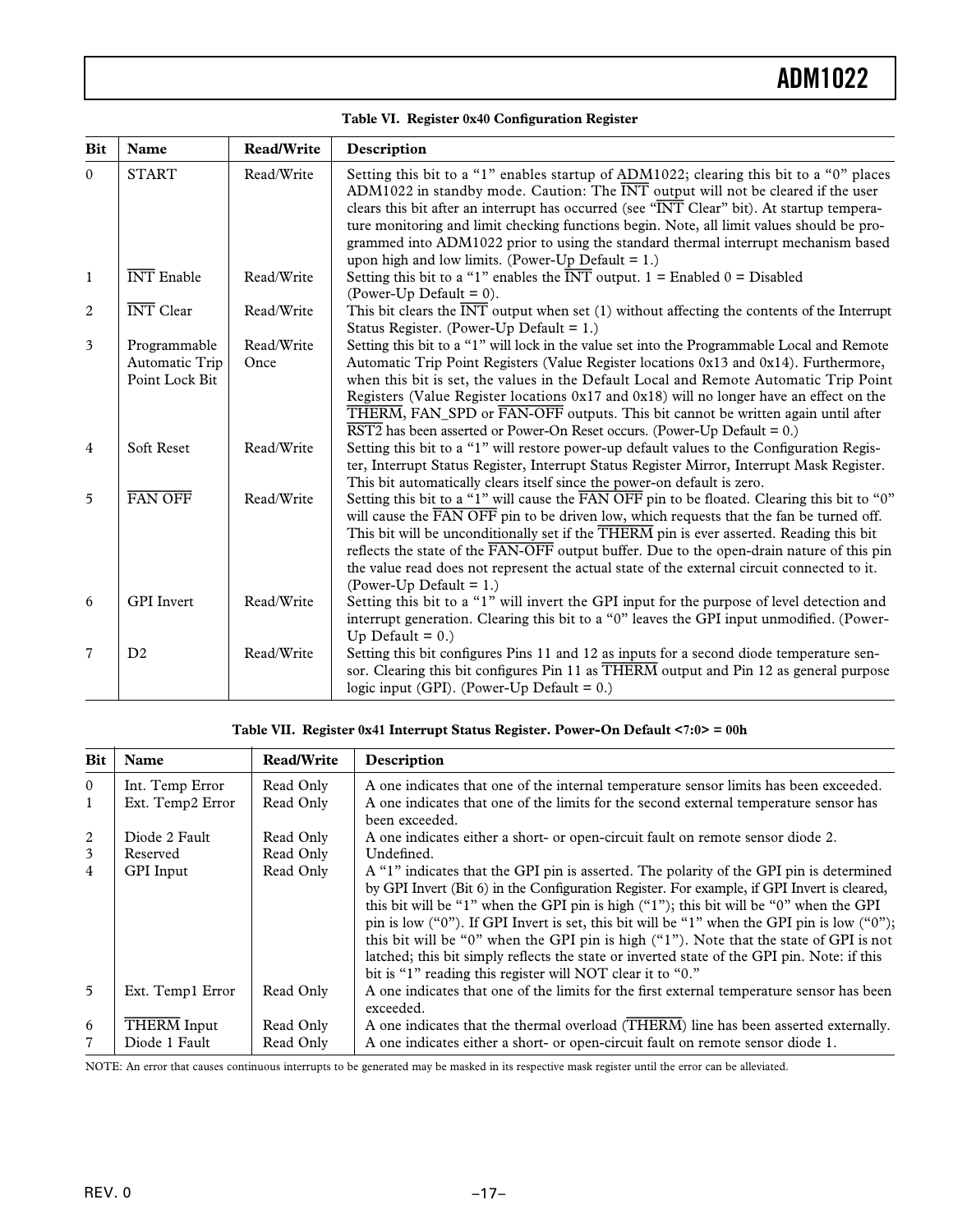| <b>Bit</b>     | <b>Name</b>      | <b>Read/Write</b> | Description                                                                                   |
|----------------|------------------|-------------------|-----------------------------------------------------------------------------------------------|
| $\Omega$       | Int. Temp Error  | Read Only         | A one disables the corresponding interrupt status bit for the $\overline{INT}$ output.        |
| $\mathbf{1}$   | Ext. Temp2 Error | Read Only         | A one disables the corresponding interrupt status bit for the $\overline{INT}$ output.        |
| 2              | Diode 2 Fault    | Read Only         | A one disables the corresponding interrupt status bit for the $\overline{INT}$ output.        |
| 3              | Reserved         | Read Only         | Undefined.                                                                                    |
| $\overline{4}$ | <b>GPI</b> Input | Read/Write        | A one disables the corresponding interrupt status bit for the $\overline{INT}$ output.        |
| 5              | Ext. Temp1 Error | Read/Write        | A one disables the corresponding interrupt status bit for the $\overline{INT}$ output.        |
| 6              | THERM Input      | Read/Write        | A one disables the corresponding interrupt status bit for the $\overline{INT}$ output.        |
| 7              | Diode 1 Fault    | Read/Write        | A one disables the corresponding interrupt status bit for the $\overline{\text{INT}}$ output. |

**Table VIII. 0x43 Interrupt Mask Register. Power-On Default <7:0> = 00h**

### **Table IX. Register 0x4C Interrupt Status Register Mirror. Power-On Default <7:0> = 00h**

| <b>Bit</b>     | Name               | Read/Write | Description                                                                                                                                                                                                                                                                                                                                                                                                                                                                                                                                                                                                                                  |
|----------------|--------------------|------------|----------------------------------------------------------------------------------------------------------------------------------------------------------------------------------------------------------------------------------------------------------------------------------------------------------------------------------------------------------------------------------------------------------------------------------------------------------------------------------------------------------------------------------------------------------------------------------------------------------------------------------------------|
| $\theta$       | Int. Temp Error    | Read Only  | A one indicates that one of the internal temperature sensor limits has been<br>exceeded.                                                                                                                                                                                                                                                                                                                                                                                                                                                                                                                                                     |
| 1              | Ext. Temp2 Error   | Read Only  | A one indicates that one of the limits for the second external temperature<br>sensor has been exceeded.                                                                                                                                                                                                                                                                                                                                                                                                                                                                                                                                      |
| 2              | Diode 2 Fault      | Read Only  | A one indicates either a short- or open-circuit fault on remote sensor diode 2.                                                                                                                                                                                                                                                                                                                                                                                                                                                                                                                                                              |
| 3              | Reserved           | Read Only  | Undefined                                                                                                                                                                                                                                                                                                                                                                                                                                                                                                                                                                                                                                    |
| $\overline{4}$ | <b>GPI</b> Input   | Read Only  | A "1" indicates that the GPI pin is asserted. The polarity of the GPI pin is<br>determined by GPI Invert (Bit 6) in the Configuration Register. For example,<br>if GPI Invert is cleared, this bit will be "1" when the GPI pin is high $("1")$ ;<br>this bit will be "0" when the GPI pin is low ("0.") If GPI Invert is set, this bit<br>will be "1" when the GPI pin is low ("0"); this bit will be "0" when the GPI<br>pin is high ("1"). Note that the state of GPI is not latched; this bit simply<br>reflects the state or inverted state of the GPI pin. Note: if this bit is "1"<br>reading this register will NOT clear it to "0." |
| $5^{\circ}$    | Ext. Temp1 Error   | Read Only  | A one indicates that one of the limits for the first external temperature sensor<br>has been exceeded.                                                                                                                                                                                                                                                                                                                                                                                                                                                                                                                                       |
| 6              | <b>THERM</b> Input | Read Only  | A one indicates that the thermal overload (THERM) line has been asserted<br>externally.                                                                                                                                                                                                                                                                                                                                                                                                                                                                                                                                                      |
| $\overline{7}$ | Diode 1 Fault      | Read Only  | A one indicates either a short- or open-circuit fault on remote sensor diode 1.                                                                                                                                                                                                                                                                                                                                                                                                                                                                                                                                                              |